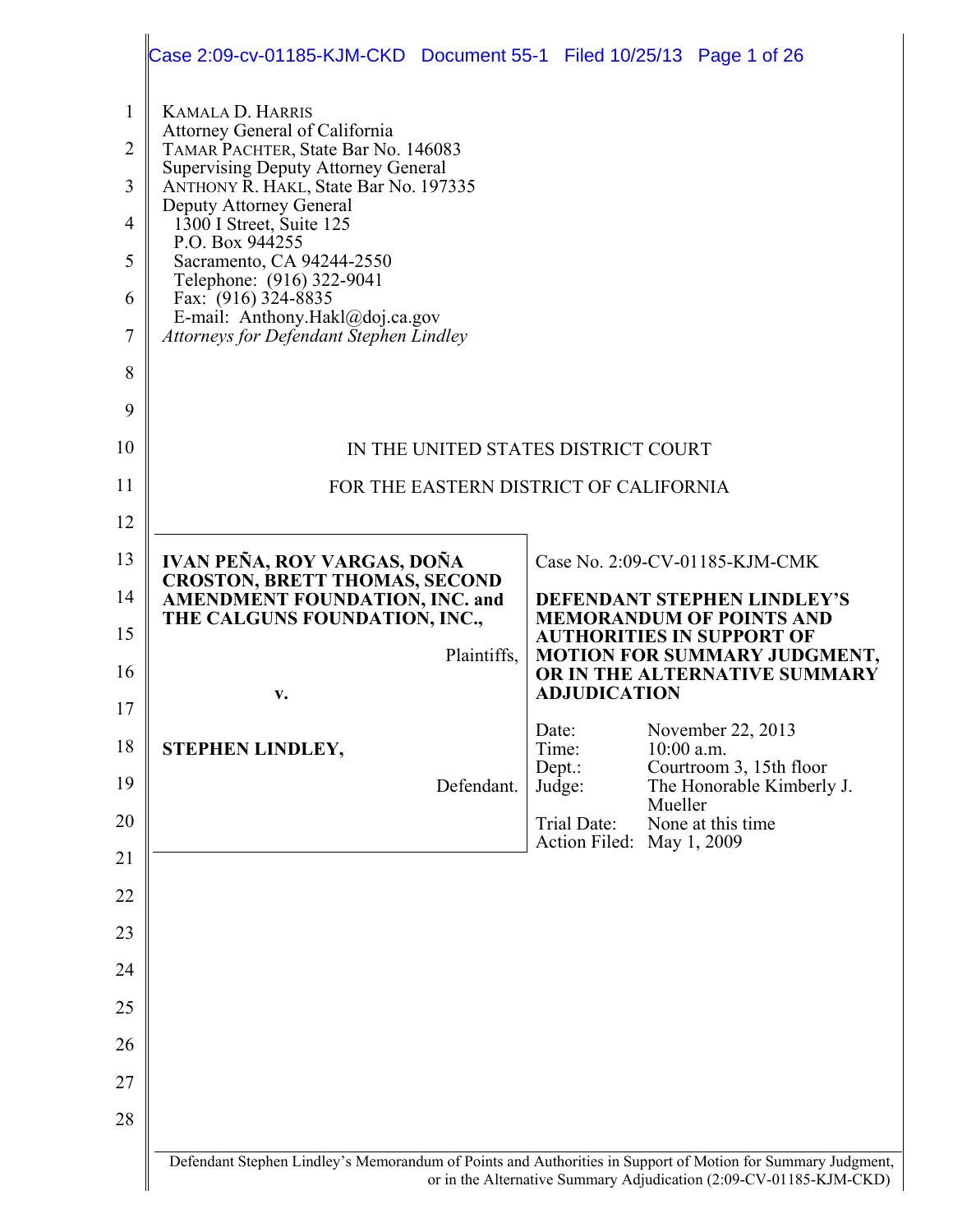|             | <b>TABLE OF CONTENTS</b>                                                                                                 |      |
|-------------|--------------------------------------------------------------------------------------------------------------------------|------|
|             |                                                                                                                          | Page |
|             |                                                                                                                          |      |
| I.          |                                                                                                                          |      |
| II.         |                                                                                                                          |      |
|             | A.                                                                                                                       |      |
|             | <b>B</b> .                                                                                                               |      |
| III.        |                                                                                                                          |      |
|             | $A$ .                                                                                                                    |      |
|             | <b>B.</b>                                                                                                                |      |
|             | 1.                                                                                                                       |      |
|             | 2.                                                                                                                       |      |
|             | a.                                                                                                                       |      |
|             | $\mathbf b$ .                                                                                                            |      |
|             | C <sub>1</sub><br>$d_{\cdot}$                                                                                            |      |
| IV.         |                                                                                                                          |      |
|             |                                                                                                                          |      |
| $I_{\cdot}$ |                                                                                                                          |      |
| II.         | The Unsafe Handgun Act does not Violate the Second Amendment 10                                                          |      |
|             | The Second Amendment and the Supreme Court's Decisions in<br>A <sub>1</sub>                                              |      |
|             | <b>B.</b><br>The Unsafe Handgun Act Passes the Substantial Burden Test 12                                                |      |
|             | 1.                                                                                                                       |      |
|             | 2.<br>The substantial burden test is consistent with the ongoing<br>development of Second Amendment jurisprudence in the |      |
|             | The Unsafe Handgun Act does not substantially burden<br>3.                                                               |      |
| III.        | The Unsafe Handgun Act does not Trigger Equal Protection Review, Much                                                    |      |
|             |                                                                                                                          |      |
|             |                                                                                                                          |      |
|             |                                                                                                                          |      |
|             |                                                                                                                          |      |
|             |                                                                                                                          |      |
|             |                                                                                                                          |      |
|             |                                                                                                                          |      |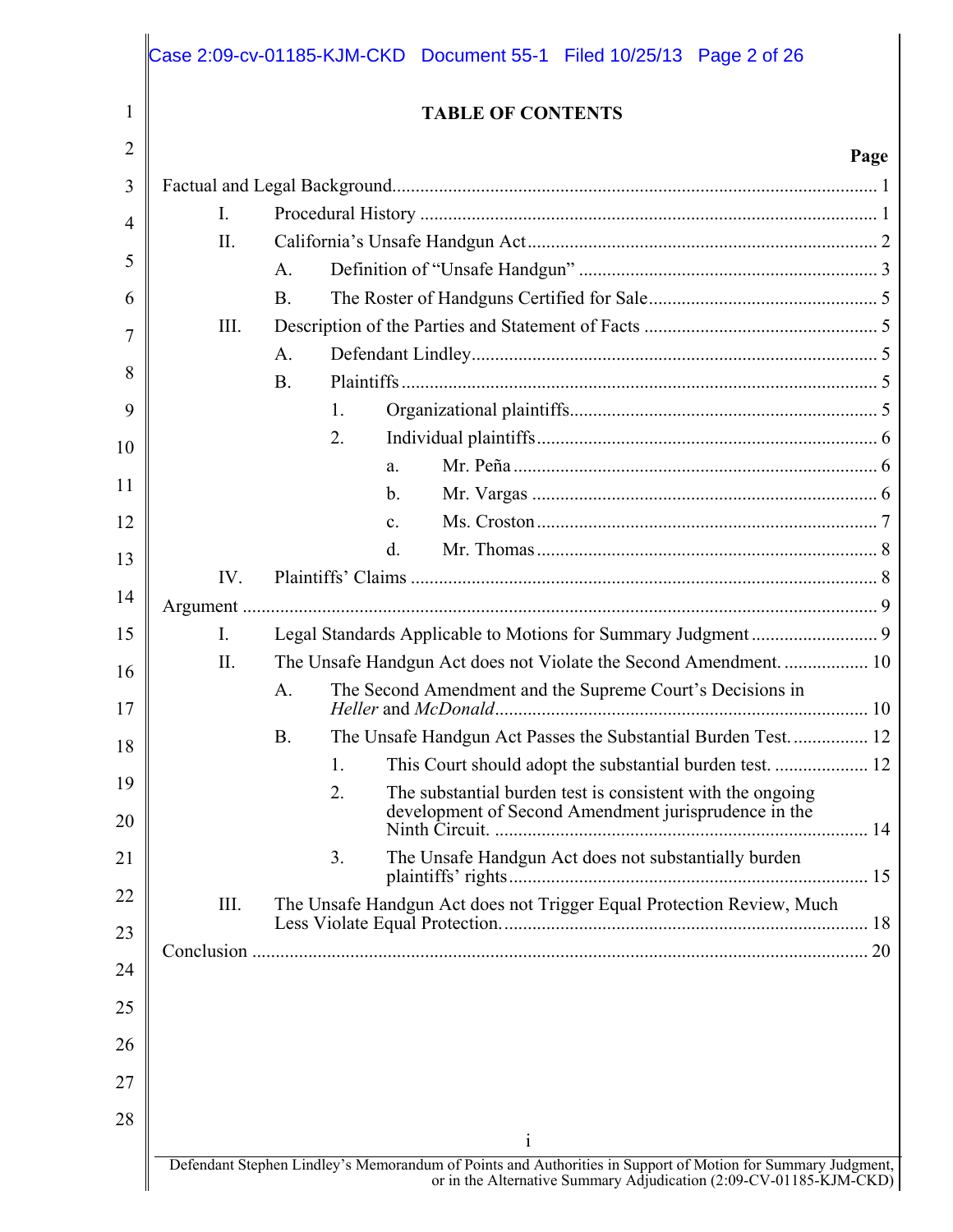|                | Case 2:09-cv-01185-KJM-CKD Document 55-1 Filed 10/25/13 Page 3 of 26                                              |
|----------------|-------------------------------------------------------------------------------------------------------------------|
| 1              | <b>TABLE OF AUTHORITIES</b>                                                                                       |
| 2              | Page                                                                                                              |
| 3              | <b>CASES</b>                                                                                                      |
| $\overline{4}$ | Anderson v. Liberty Lobby                                                                                         |
| 5              |                                                                                                                   |
| 6              | Burdick v. Takushi                                                                                                |
| 7<br>8         | Celotex Corp. v. Catrett                                                                                          |
| 9<br>10        | City of Cleburne, Tex. v. Cleburne Living Center                                                                  |
| 11             | District of Columbia v. Heller                                                                                    |
| 12<br>13       | Ezell v. City of Chicago                                                                                          |
| 14<br>15       | Fiscal v. City and County of San Francisco                                                                        |
| 16             | Freeman v. City of Santa Ana                                                                                      |
| 17<br>18       | Heller v. District of Columbia                                                                                    |
| 19<br>20       | Kachalsky v. County of Westchester                                                                                |
| 21             | Karlin v. Foust                                                                                                   |
| 22<br>23       | Kwong v. Bloomberg                                                                                                |
| 24<br>25       | Louis v. McCormick & Schmick Restaurant Corp.                                                                     |
| 26             | McDonald v. City of Chicago                                                                                       |
| 27<br>28       | Merrifield v. Lockyer                                                                                             |
|                | 11<br>Defendant Stephen Lindley's Memorandum of Points and Authorities in Support of Motion for Summary Judgment, |
|                | or in the Alternative Summary Adjudication (2:09-CV-01185-KJM-CKD)                                                |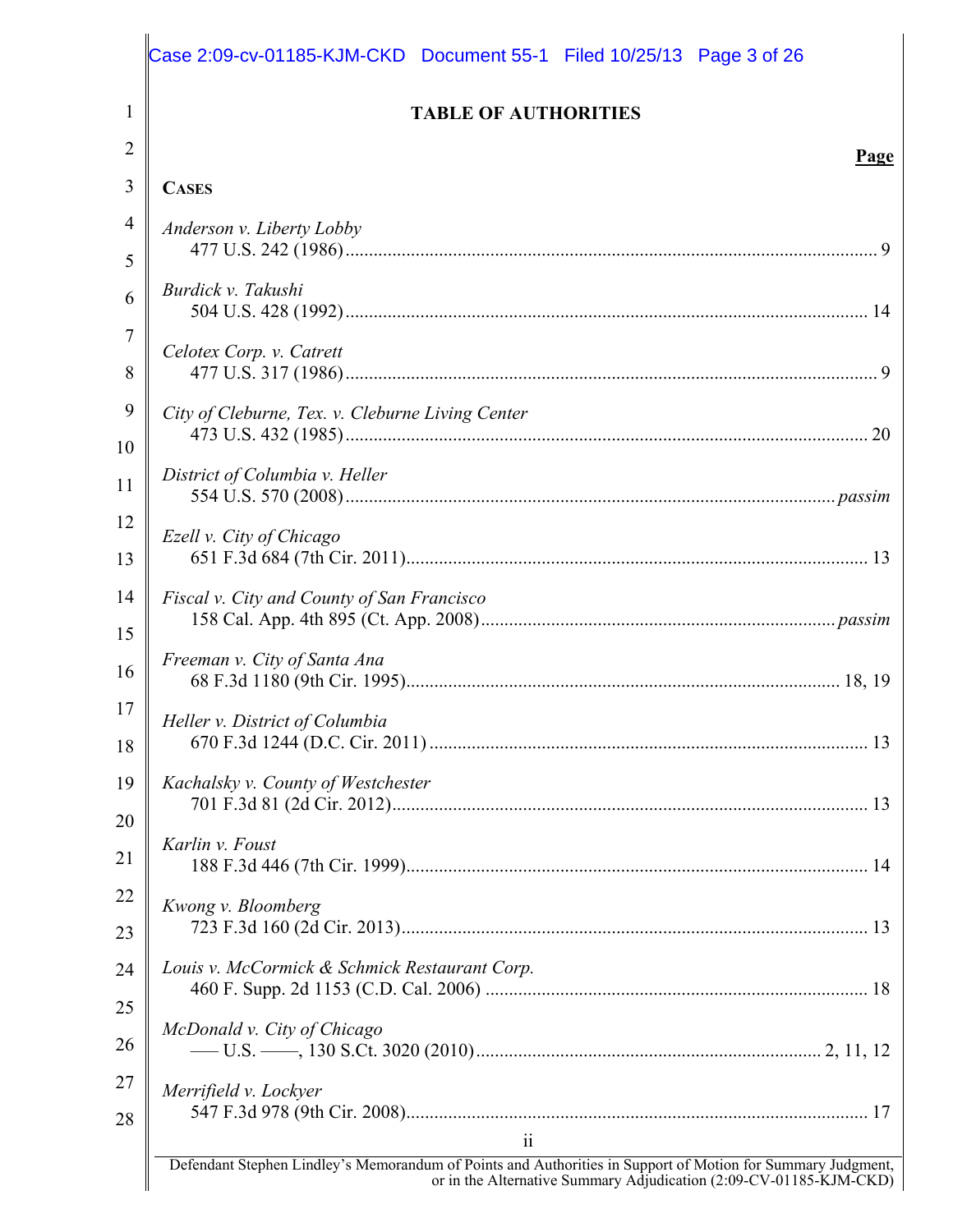|          | Case 2:09-cv-01185-KJM-CKD Document 55-1 Filed 10/25/13 Page 4 of 26                                               |
|----------|--------------------------------------------------------------------------------------------------------------------|
| 1        | <b>TABLE OF AUTHORITIES</b>                                                                                        |
| 2        | (continued)<br>Page                                                                                                |
| 3<br>4   | Nordyke v. King                                                                                                    |
| 5        | Nordyke v. King                                                                                                    |
| 6<br>7   | People of Territory of Guam v. Yang                                                                                |
| 8<br>9   | Peruta v. County of San Diego                                                                                      |
| 10       | Planned Parenthood of Southeastern Pennsylvania v. Casey                                                           |
| 11<br>12 | Richards v. County of Yolo                                                                                         |
| 13<br>14 | Robi v. Five Platters, Inc.                                                                                        |
| 15       | Schall v. Martin                                                                                                   |
| 16<br>17 | Scocca v. Smith                                                                                                    |
| 18<br>19 | Silveira v. Lockyer                                                                                                |
| 20       | Southern California Gas Co. v. Santa Ana                                                                           |
| 21<br>22 | Teixeira v. County of Alameda                                                                                      |
| 23       | Turner Broad. Sys., Inc. v. FCC                                                                                    |
| 24<br>25 | United States v. Call                                                                                              |
| 26<br>27 | United States v. DeCastro                                                                                          |
| 28       |                                                                                                                    |
|          | 111<br>Defendant Stephen Lindley's Memorandum of Points and Authorities in Support of Motion for Summary Judgment, |
|          | or in the Alternative Summary Adjudication (2:09-CV-01185-KJM-CKD)                                                 |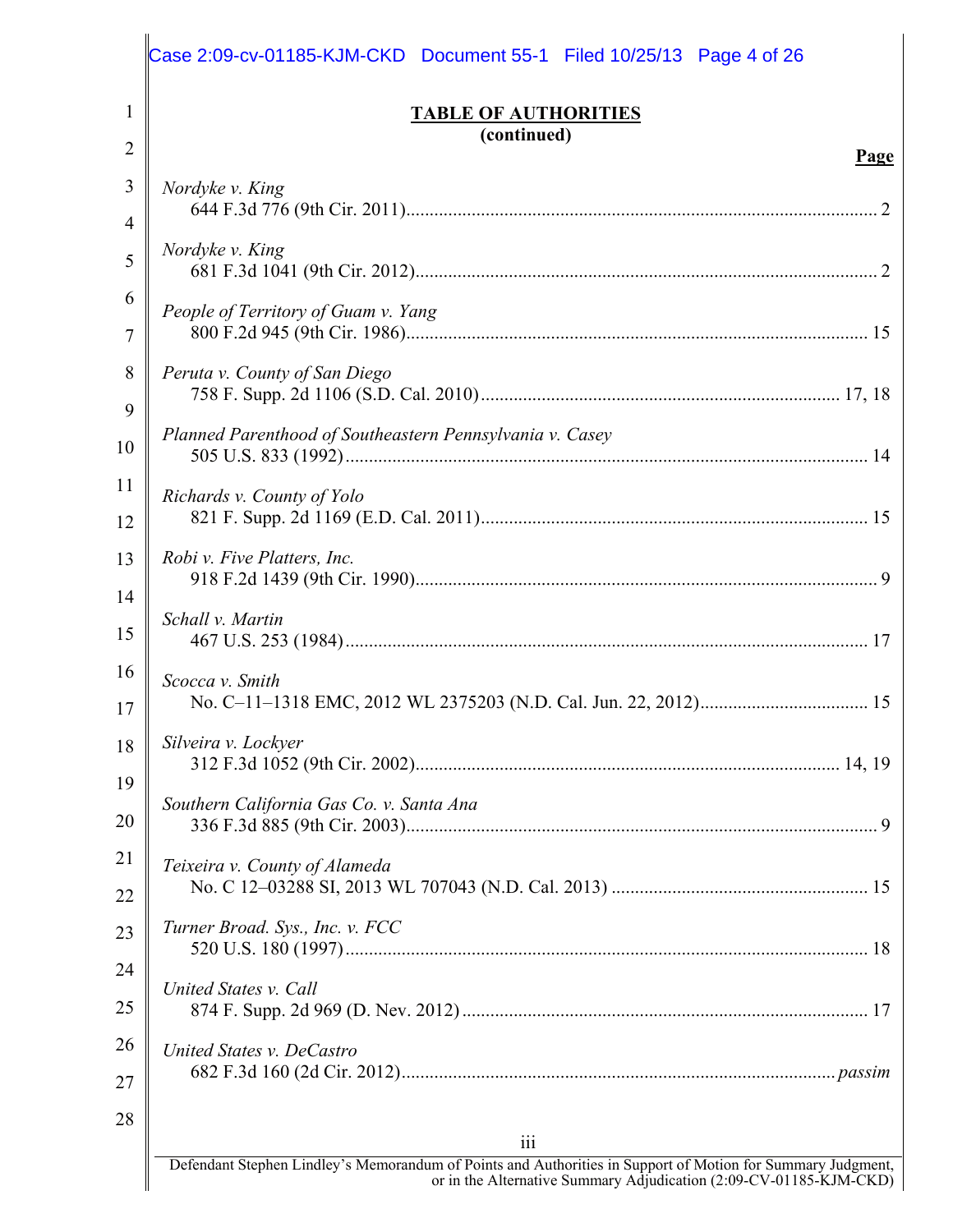|                     | Case 2:09-cv-01185-KJM-CKD Document 55-1 Filed 10/25/13 Page 5 of 26                                                                                                              |
|---------------------|-----------------------------------------------------------------------------------------------------------------------------------------------------------------------------------|
| $\mathbf{1}$        | <b>TABLE OF AUTHORITIES</b><br>(continued)                                                                                                                                        |
| $\overline{2}$      | Page                                                                                                                                                                              |
| 3<br>$\overline{4}$ | United States v. Henry                                                                                                                                                            |
| 5                   | United States v. Marzzarella                                                                                                                                                      |
| 6<br>7              | United States v. Masciandaro                                                                                                                                                      |
| 8<br>9              | United States v. Reese                                                                                                                                                            |
| 10                  | United States v. Tribunella                                                                                                                                                       |
| 11<br>12            | United States v. Vongxay                                                                                                                                                          |
| 13<br>14            | Wang Laboratories, Inc. v. Mitsubishi Electronics, America, Inc.                                                                                                                  |
| 15                  | Zablocki v. Redhail                                                                                                                                                               |
| 16                  | <b>STATUTES</b>                                                                                                                                                                   |
| 17<br>18            | <b>42 United States Code</b>                                                                                                                                                      |
| 19                  | California Penal Code                                                                                                                                                             |
| 20                  |                                                                                                                                                                                   |
| 21                  |                                                                                                                                                                                   |
| 22                  | 31910.                                                                                                                                                                            |
| 23                  |                                                                                                                                                                                   |
| 24                  |                                                                                                                                                                                   |
| 25                  |                                                                                                                                                                                   |
| 26                  |                                                                                                                                                                                   |
| 27                  |                                                                                                                                                                                   |
| 28                  | iv                                                                                                                                                                                |
|                     | Defendant Stephen Lindley's Memorandum of Points and Authorities in Support of Motion for Summary Judgment,<br>or in the Alternative Summary Adjudication (2:09-CV-01185-KJM-CKD) |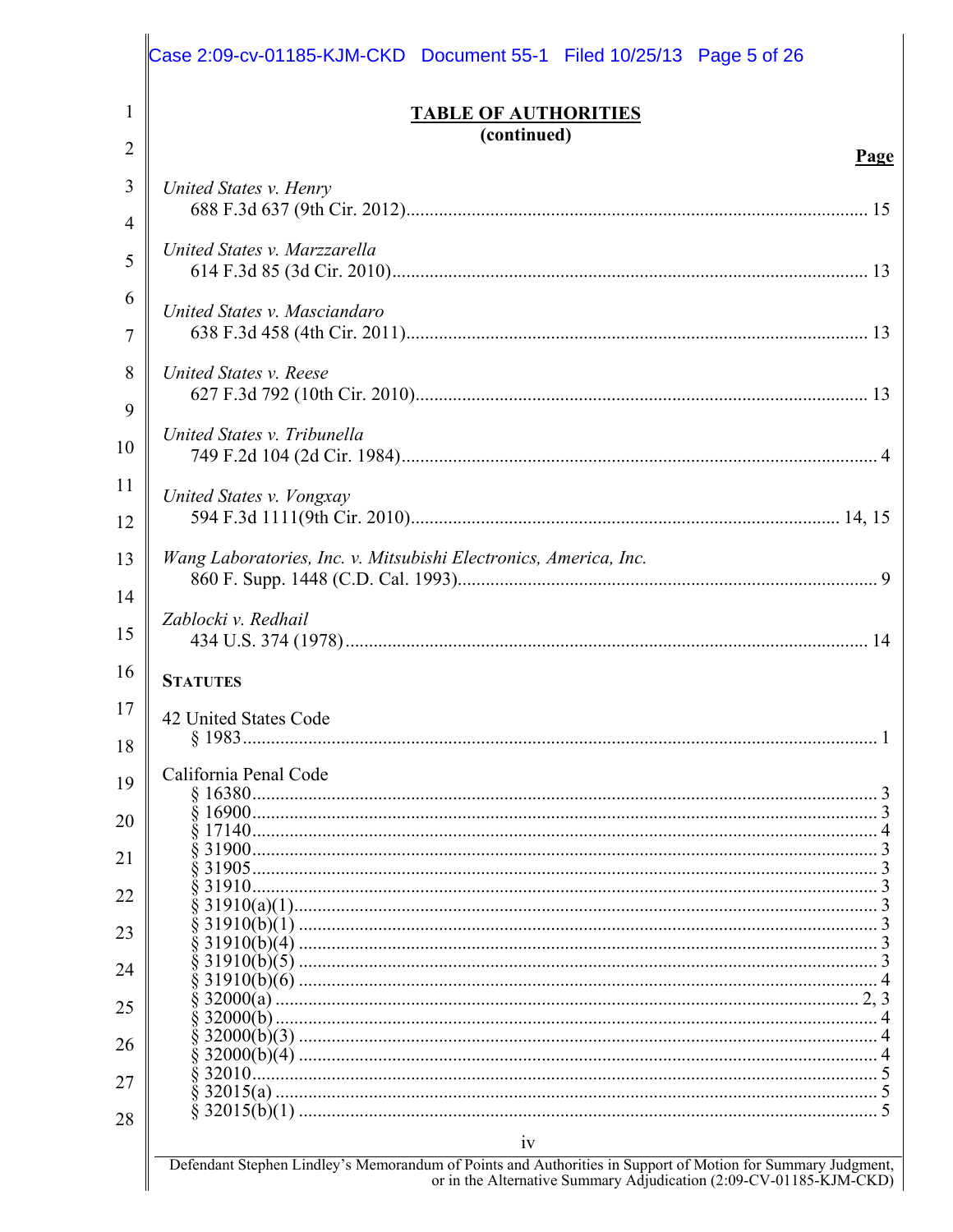|    | Case 2:09-cv-01185-KJM-CKD Document 55-1 Filed 10/25/13 Page 6 of 26                                             |
|----|------------------------------------------------------------------------------------------------------------------|
| 1  | <b>TABLE OF AUTHORITIES</b><br>(continued)                                                                       |
| 2  | <b>Page</b>                                                                                                      |
| 3  |                                                                                                                  |
| 4  |                                                                                                                  |
| 5  |                                                                                                                  |
| 6  |                                                                                                                  |
| 7  |                                                                                                                  |
| 8  | <b>CONSTITUTIONAL PROVISIONS</b>                                                                                 |
| 9  | <b>United States Constitution</b>                                                                                |
| 10 |                                                                                                                  |
| 11 | <b>COURT RULES</b>                                                                                               |
| 12 | Federal Rules of Civil Procedure                                                                                 |
| 13 |                                                                                                                  |
| 14 | Federal Rules of Evidence                                                                                        |
| 15 |                                                                                                                  |
| 16 | <b>OTHER AUTHORITIES</b>                                                                                         |
| 17 | Allen Rostron, High-Powered Controversy: Gun Control, Terrorism, and the Fight Over                              |
| 18 |                                                                                                                  |
| 19 |                                                                                                                  |
| 20 |                                                                                                                  |
| 21 |                                                                                                                  |
| 22 |                                                                                                                  |
| 23 |                                                                                                                  |
| 24 |                                                                                                                  |
| 25 |                                                                                                                  |
| 26 |                                                                                                                  |
| 27 |                                                                                                                  |
| 28 |                                                                                                                  |
|    | V<br>Defendant Stephen Lindley's Memorandum of Points and Authorities in Support of Motion for Summary Judgment, |
|    | or in the Alternative Summary Adjudication (2:09-CV-01185-KJM-CKD)                                               |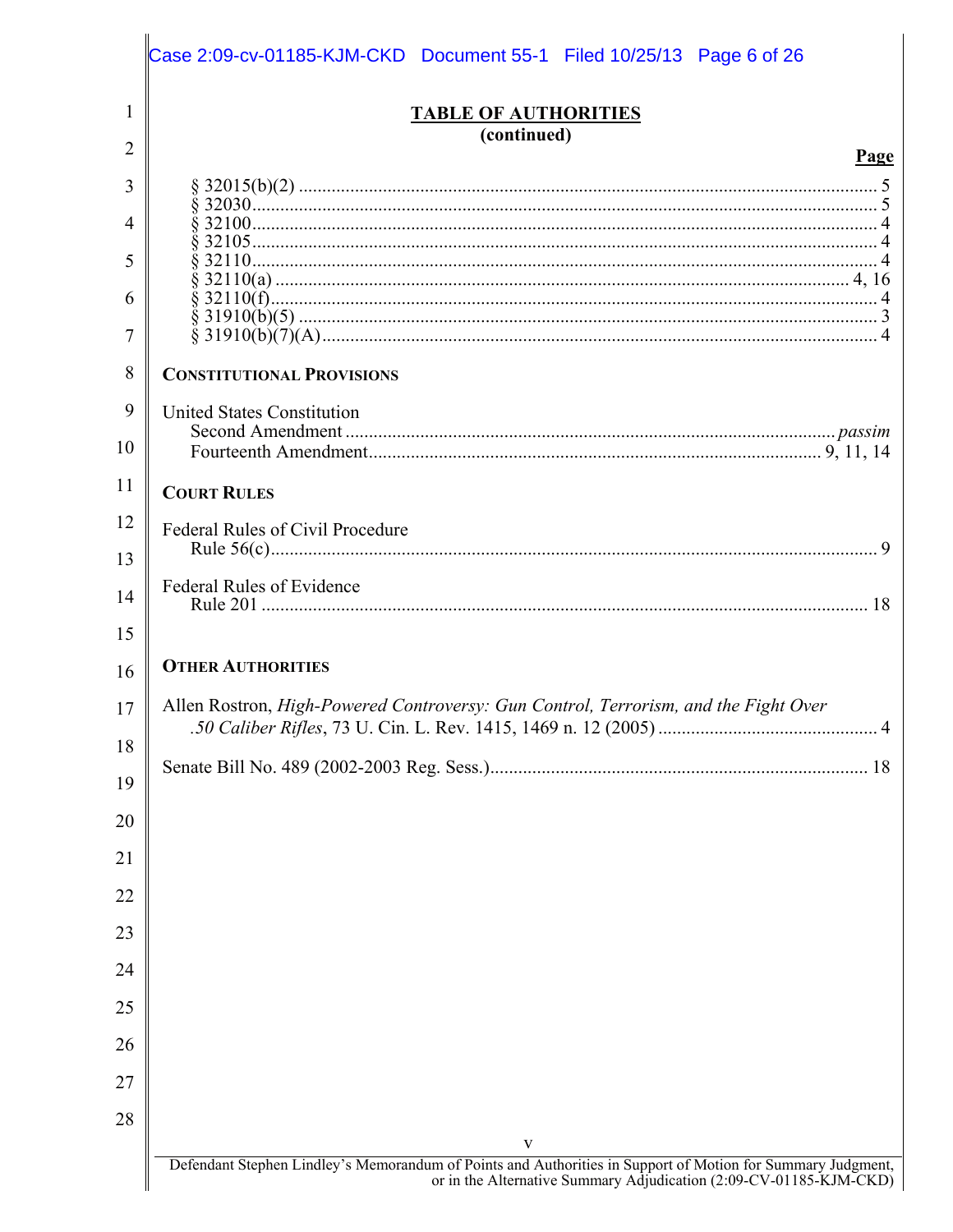#### **INTRODUCTION**

| $\mathbf{r}$   | <b>HARVPUCTIVIA</b>                                                                                                                                                                                                                         |
|----------------|---------------------------------------------------------------------------------------------------------------------------------------------------------------------------------------------------------------------------------------------|
| $\overline{2}$ | A group of individual plaintiffs and organizations promoting the right to bear arms have                                                                                                                                                    |
| 3              | brought this action against Stephen Lindley, Chief of the Bureau of Firearms of the California                                                                                                                                              |
| $\overline{4}$ | Department of Justice, to invalidate California's Unsafe Handgun Act ("UHA" or "the Act").                                                                                                                                                  |
| 5              | They primarily assert a Second Amendment claim. But the UHA does not substantially burden                                                                                                                                                   |
| 6              | the Second Amendment right recognized in the landmark decision of District of Columbia v.                                                                                                                                                   |
| $\overline{7}$ | Heller, 554 U.S. 570 (2008). Moreover, the Act is the kind of law which Heller expressly                                                                                                                                                    |
| 8              | indicated is presumptively lawful.                                                                                                                                                                                                          |
| 9              | Handguns are widely available for purchase and possession in California. Since this                                                                                                                                                         |
| 10             | lawsuit was filed four years ago, there have been about 1.5 million legal handgun transactions in                                                                                                                                           |
| 11             | California. Plaintiffs themselves admit that they already possess handguns suitable for self                                                                                                                                                |
| 12             | defense, and that they are able to purchase still additional handguns. Contrary to plaintiffs'                                                                                                                                              |
| 13             | apparent assertion, there is no handgun "ban" in California. And there is no constitutional right to                                                                                                                                        |
| 14             | purchase any handgun of one's choice from whomever one chooses.                                                                                                                                                                             |
| 15             | Plaintiffs also assert an equal protection claim that has no merit. The UHA does not treat                                                                                                                                                  |
| 16             | similarly situated people differently, and it withstands rational basis review in any event.                                                                                                                                                |
| 17             | Accordingly, the Court should grant Lindley's motion for summary judgment, or in the                                                                                                                                                        |
| 18             | alternative summary adjudication.                                                                                                                                                                                                           |
| 19             | <b>FACTUAL AND LEGAL BACKGROUND</b>                                                                                                                                                                                                         |
| 20             | I.<br><b>PROCEDURAL HISTORY</b>                                                                                                                                                                                                             |
| 21             | Plaintiffs initiated this action under 42 U.S.C. section 1983 by filing a complaint on April                                                                                                                                                |
| 22             | 30, 2009. (Doc. no. 1.) They filed an amended complaint on May 11, 2009. (Doc. no. 6.)                                                                                                                                                      |
| 23             | Early in the case, Lindley filed a motion to dismiss (Doc. no. $8$ ) <sup>1</sup> , and plaintiffs filed a                                                                                                                                  |
| 24             | motion for summary judgment (Doc. no. 14). Before either motion was resolved, the Honorable                                                                                                                                                 |
| 25             | Frank C. Damrell, Jr. – the district judge assigned at the time $-$ stayed the case in its entirety                                                                                                                                         |
| 26             |                                                                                                                                                                                                                                             |
| 27             | Wilfredo Cid was the named defendant when plaintiffs filed suit. Lindley, who<br>succeeded Cid as the Chief of the Bureau of Firearms, was substituted as a defendant in his<br>official capacity only on September 6, 2012. (Doc. no. 46.) |

28

1

Defendant Stephen Lindley's Memorandum of Points and Authorities in Support of Motion for Summary Judgment, or in the Alternative Summary Adjudication (2:09-CV-01185-KJM-CKD)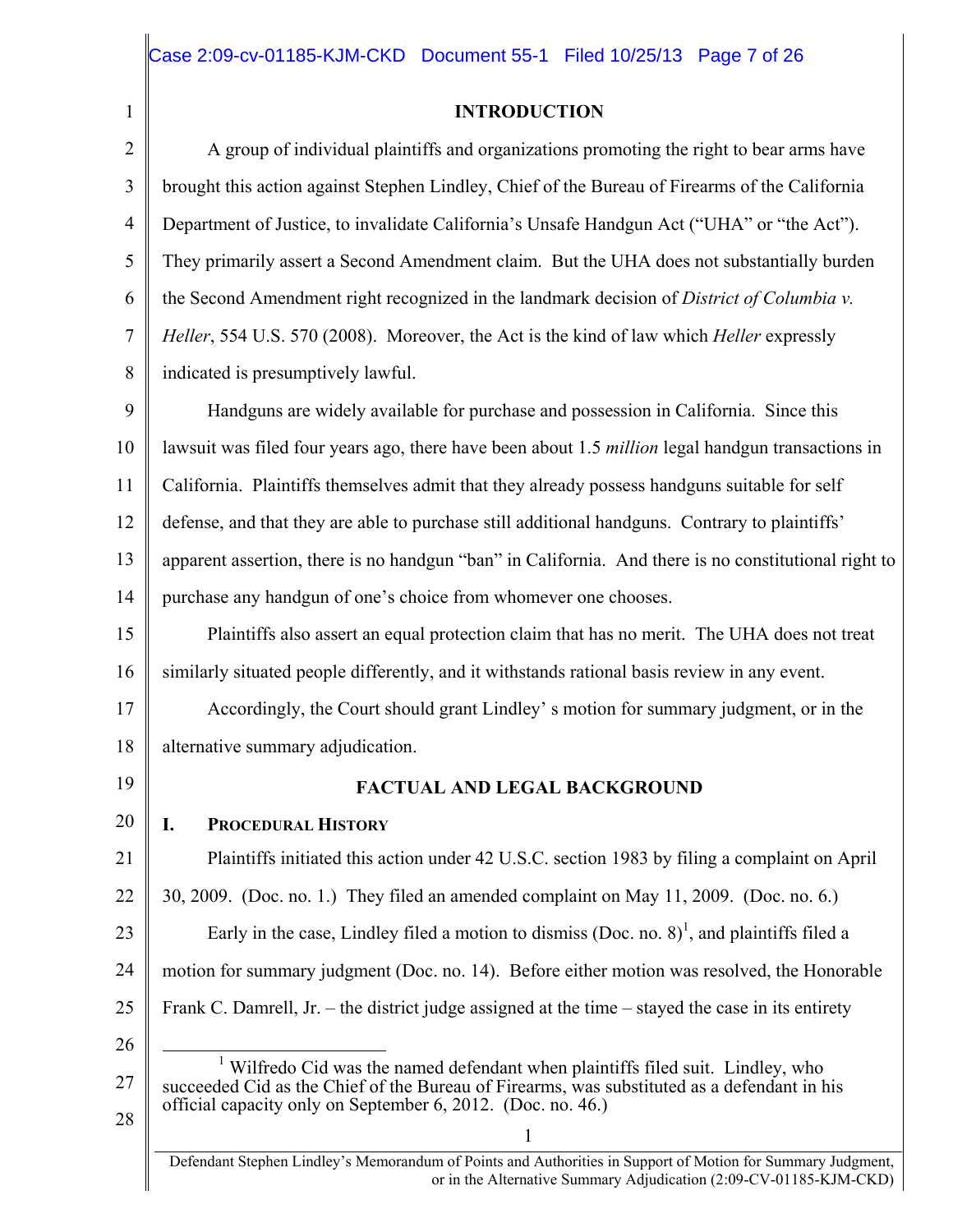# Case 2:09-cv-01185-KJM-CKD Document 55-1 Filed 10/25/13 Page 8 of 26

| $\mathbf{1}$   | pending the Ninth Circuit's decision in the case <i>Nordyke v. King</i> , 07-15763. (Doc. nos. 24 & 28.)                                                                                                   |
|----------------|------------------------------------------------------------------------------------------------------------------------------------------------------------------------------------------------------------|
| $\overline{2}$ | It was expected that the decision in Nordyke would "evaluate a firearms regulation in light of" the                                                                                                        |
| 3              | recent Supreme Court decisions in <i>Heller</i> and <i>McDonald v. City of Chicago</i> , — U.S. — ,                                                                                                        |
| $\overline{4}$ | 130 S.Ct. 3020 (2010), and that such evaluation would "provide crucial direction to the court in                                                                                                           |
| 5              | its analysis of the firearms regulation in this case." (Doc. no. 24 at 5.)                                                                                                                                 |
| 6              | Following the resolution of <i>Nordyke</i> , which did not result in a controlling standard of                                                                                                             |
| $\tau$         | review for Second Amendment cases, the parties agreed the stay should be lifted, and the matter                                                                                                            |
| 8              | having been reassigned from Judge Damrell, this Court lifted the stay on August 1, 2012. <sup>2</sup> (Doc.                                                                                                |
| 9              | no. 42.) The scheduling order issued on September 19, 2012. Earlier this year, the parties                                                                                                                 |
| 10             | stipulated to the filing of a second amended complaint, and discovery and law and motion                                                                                                                   |
| 11             | deadlines were re-set accordingly.                                                                                                                                                                         |
| 12             | In terms of discovery, defendant has served one set of interrogatories and one set of                                                                                                                      |
| 13             | requests for admissions on each of the individual plaintiffs, and plaintiffs have served responses.                                                                                                        |
| 14             | Defendant has responded to two sets of interrogatories served by plaintiffs. <sup>3</sup>                                                                                                                  |
| 15             | As discussed at the status (pretrial scheduling) conference, and as agreed by the parties, this                                                                                                            |
| 16             | matter is now before the Court on cross-motions for summary judgment regarding the                                                                                                                         |
| 17             | constitutionality of California's Unsafe Handgun Act (UHA).                                                                                                                                                |
| 18             | <b>CALIFORNIA'S UNSAFE HANDGUN ACT</b><br>П.                                                                                                                                                               |
| 19             | The UHA prohibits the manufacture or sale of any "unsafe handgun" in California, making                                                                                                                    |
| 20             | a violation punishable by imprisonment in a county jail for not more than one year. Cal. Penal                                                                                                             |
| 21             | Code § 32000(a). <sup>4</sup> The California Legislature enacted the UHA in 1999 "in response to the                                                                                                       |
| 22             | $2$ The 2011 panel decision in <i>Nordyke</i> concluded that "heightened scrutiny does not apply                                                                                                           |
| 23             | unless a regulation substantially burdens the right to keep and to bear arms for self-defense."<br><i>Nordyke v. King, 644 F.3d 776, 783 (9th Cir. 2011). That decision is the one which justified the</i> |
| 24             | lifting of the stay in this case. Unfortunately, though, that panel decision is no longer binding<br>authority in light of the subsequent en banc decision, where the court did not explicitly state what  |
| 25             | standard of review was being applied or whether it adopted the substantial burden test. Nordyke<br>v. King, 681 F.3d 1041, 1044 (9th Cir. 2012).                                                           |
| 26             | <sup>3</sup> These discovery responses are attached to the declaration of the undersigned in support                                                                                                       |
| 27             | of this motion, which has been filed concurrently with these points and authorities.                                                                                                                       |
| 28             | <sup>4</sup> Further statutory references are to the California Penal Code unless otherwise indicated.<br>2                                                                                                |
|                | Defendant Stephen Lindley's Memorandum of Points and Authorities in Support of Motion for Summary Judgment,                                                                                                |
|                | or in the Alternative Summary Adjudication (2:09-CV-01185-KJM-CKD)                                                                                                                                         |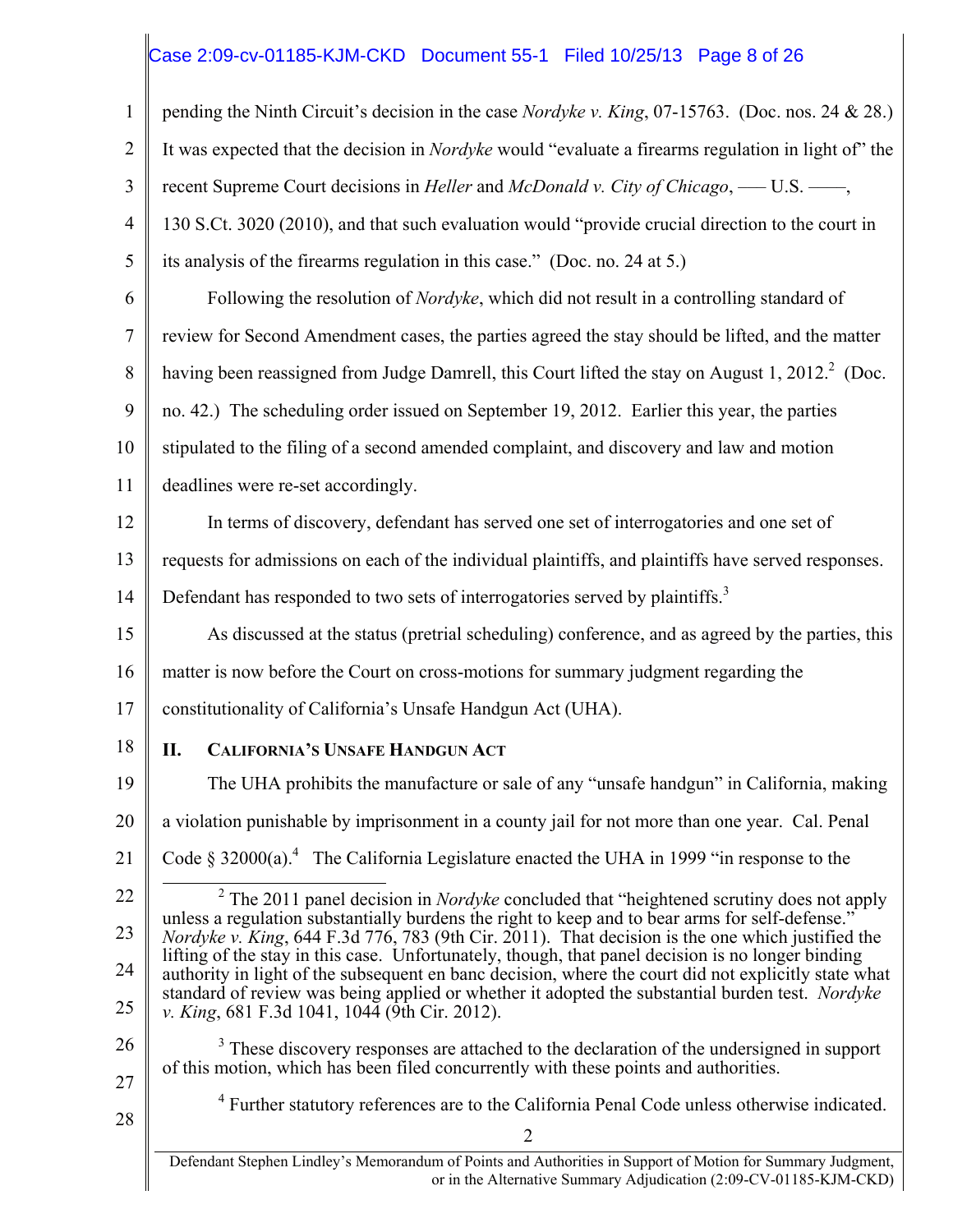## Case 2:09-cv-01185-KJM-CKD Document 55-1 Filed 10/25/13 Page 9 of 26

1 2 3 4 5 6 7 proliferation of local ordinances banning low cost, cheaply made handguns known as 'Saturday Night Specials,' which called to the Legislature's attention the need to address the issue of handguns sales in a more comprehensive manner." *Fiscal v. City and County of San Francisco*, 158 Cal. App. 4th 895, 912 (Ct. App. 2008) (citing Stricker, *Gun Control 2000: Reducing the Firepower* (2000) 31 McGeorge L. Rev. 293, 313 (Gun Control 2000)). According to its legislative history, the Act was aimed at reducing handgun crime as well as promoting handgun consumer safety. *Id*. at 913-14. The Act took effect on January 1, 2001. § 32000(a).

8

#### **A. Definition of "unsafe handgun"**

9 10 11 12 13 14 15 16 17 18 19 20 21 22 23 24 25 Under the Act, an unsafe handgun is "any pistol, revolver, or other firearm capable of being concealed upon the person" which does not have a specified safety device, fails to meet certain firing criteria, or does not meet drop safety requirements. § 31910. *See Fiscal*, 158 Cal. App. 4th at 912 ("[T]he UHA requires that all models of handguns meet certain quality assurance tests and other standards before being approved for sale in this state, including specified standards relating to the safe firing of the handgun and the ability to drop the handgun without it firing accidentally."). The required safety devices for revolvers and pistols are specified at sections 31910(a)(1) and 31910(b)(1), respectively. The firing requirements of the Act are set forth at section 31905. The drop safety requirements appear at sections 31900. Additionally, as of January 1, 2006, an unsafe handgun includes a center fire semiautomatic pistol not already listed on the California Department of Justice (DOJ) roster of approved firearms, which is discussed below, that "does not have either a chamber load indicator, or a magazine disconnect mechanism."<sup>5</sup> § 31910(b)(4). As of January 1, 2007, it includes a center fire semiautomatic pistol not already listed on DOJ's roster that "does not have both a chamber load indicator and if it has a detachable magazine, a magazine disconnect mechanism." § 31910(b)(5). As of January 1, 2006, an unsafe handgun includes a rimfire semiautomatic pistol  $\frac{1}{5}$  $<sup>5</sup>$  A "chamber load indicator" is "a device that plainly indicates that a cartridge is in the</sup>

28

27

Defendant Stephen Lindley's Memorandum of Points and Authorities in Support of Motion for Summary Judgment, or in the Alternative Summary Adjudication (2:09-CV-01185-KJM-CKD)

<sup>26</sup>  firing chamber." § 16380. A "magazine disconnect mechanism" is "a mechanism that prevents a semiautomatic pistol that has a detachable magazine from operating to strike the primer of ammunition in the firing chamber when a detachable magazine is not inserted in the semiautomatic pistol." § 16900.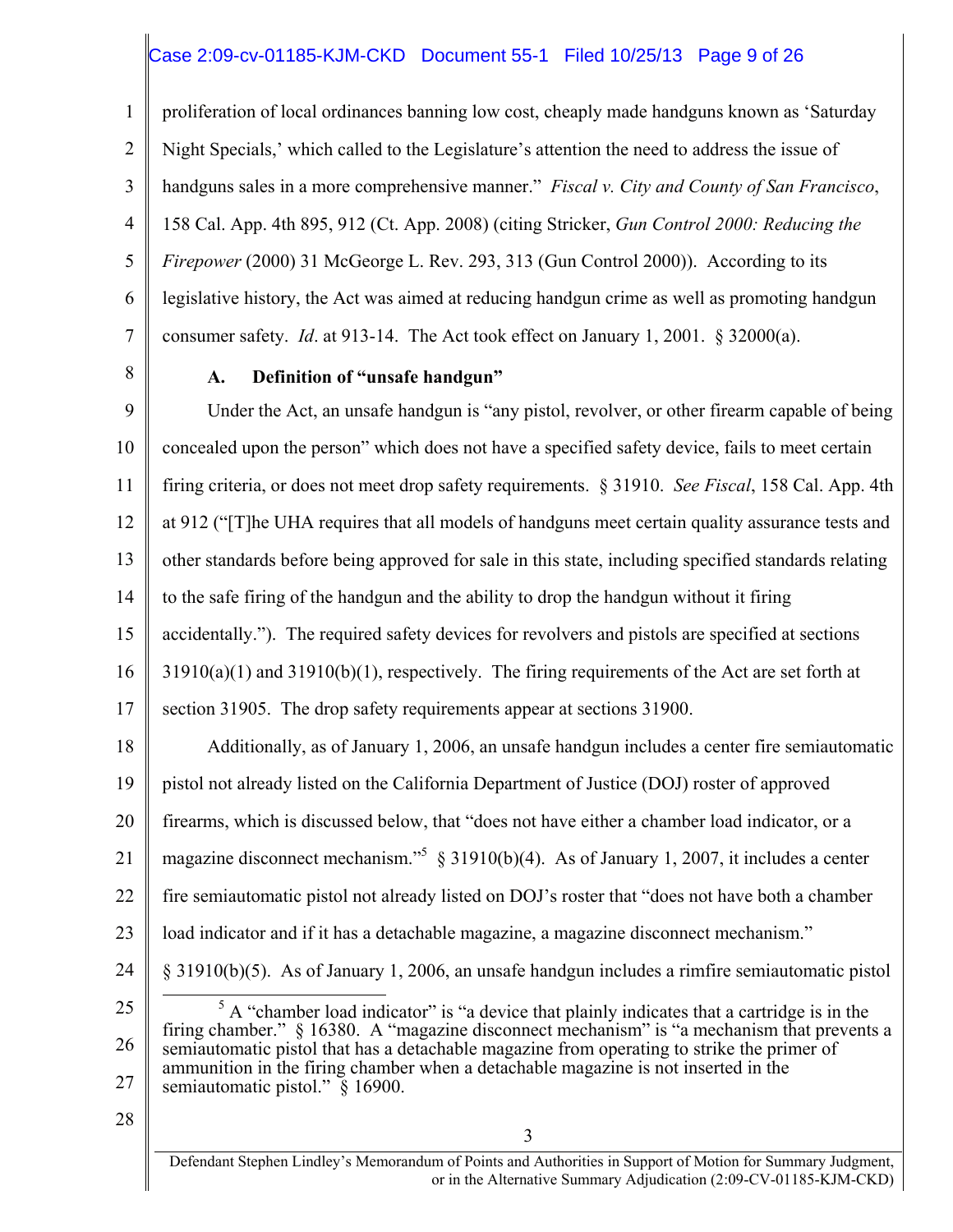# Case 2:09-cv-01185-KJM-CKD Document 55-1 Filed 10/25/13 Page 10 of 26

1 2 not already on the roster that "does not have a magazine disconnect mechanism, if it has a detachable magazine." § 31910(b)(6).<sup>6</sup>

| 3  | As of January 1, 2010, an unsafe handgun also includes "all semiautomatic pistols that are                                                                                                                     |
|----|----------------------------------------------------------------------------------------------------------------------------------------------------------------------------------------------------------------|
| 4  | not already listed on the roster not designed and equipped with a microscopic array of                                                                                                                         |
| 5  | characters that identify the make, model, and serial number of the pistol, etched or otherwise                                                                                                                 |
| 6  | imprinted in two or more places on the interior surface or internal working parts of the pistol, and                                                                                                           |
| 7  | that are transferred by imprinting on each cartridge case when the firearm is fired[.]"                                                                                                                        |
| 8  | $\S$ 31910(b)(7)(A). As one court has explained, "[t]his new technology, identified as micro-                                                                                                                  |
| 9  | stamping, will provide important investigative leads in solving gun-related crimes by allowing                                                                                                                 |
| 10 | law enforcement personnel to quickly identify information about the handgun from spent                                                                                                                         |
| 11 | cartridge casings found at the crime scene." Fiscal, 158 Cal. App. 4th at 914. Similar to the                                                                                                                  |
| 12 | original provisions of the UHA, the micro-stamping amendment "deals with crime prevention and                                                                                                                  |
| 13 | criminal apprehension." Id.                                                                                                                                                                                    |
| 14 | Finally, there are exceptions to the definition of an unsafe handgun. See $\S$ § 32000(b),                                                                                                                     |
| 15 | 32105, 32110, 32100. For example, firearms sold to law enforcement officials and certain curios                                                                                                                |
| 16 | or relics are exempt. § 32000(b)(3) $\&$ (4). Pistols used in Olympic target shooting are exempt,                                                                                                              |
| 17 | see § 32105, as are certain single action revolvers and single shot pistols, see § 32100. Other                                                                                                                |
| 18 | exemptions include the transfer of firearms between private parties, $\S 32110(a)$ , and firearms                                                                                                              |
| 19 | delivered for consignment sale or as collateral for a pawnbroker loan, $\S$ 32110(f).                                                                                                                          |
| 20 | //                                                                                                                                                                                                             |
| 21 | $\frac{1}{2}$                                                                                                                                                                                                  |
| 22 |                                                                                                                                                                                                                |
| 23 | $\delta$ A "semiautomatic pistol" is defined as "a pistol the operating mode of which uses the<br>energy of the explosive in a fixed cartridge to extract a fired cartridge and chamber a fresh                |
| 24 | cartridge with each single pull of the trigger." § 17140. With respect to the "center-fire" and<br>"rimfire" distinction, in center-fire ammunition, the primer that ignites the gunpowder and causes          |
| 25 | the cartridge to fire is located in the center of the base of the cartridge. In rimfire ammunition, the<br>primer is located inside a soft outer rim around the edge at the base of the cartridge. Center-fire |
| 26 | firearms are generally more powerful since center-fire cartridges are stronger and can withstand<br>higher pressures than rimfire cartridges. See generally United States v. Tribunella, 749 F.2d 104,         |
| 27 | 107 (2d Cir. 1984) (describing center fire weapons); Allen Rostron, High-Powered Controversy:<br>Gun Control, Terrorism, and the Fight Over .50 Caliber Rifles, 73 U. Cin. L. Rev. 1415, 1469                  |
| 28 | n.12 (2005)(explaining rimfire and center fire design).<br>4                                                                                                                                                   |
|    |                                                                                                                                                                                                                |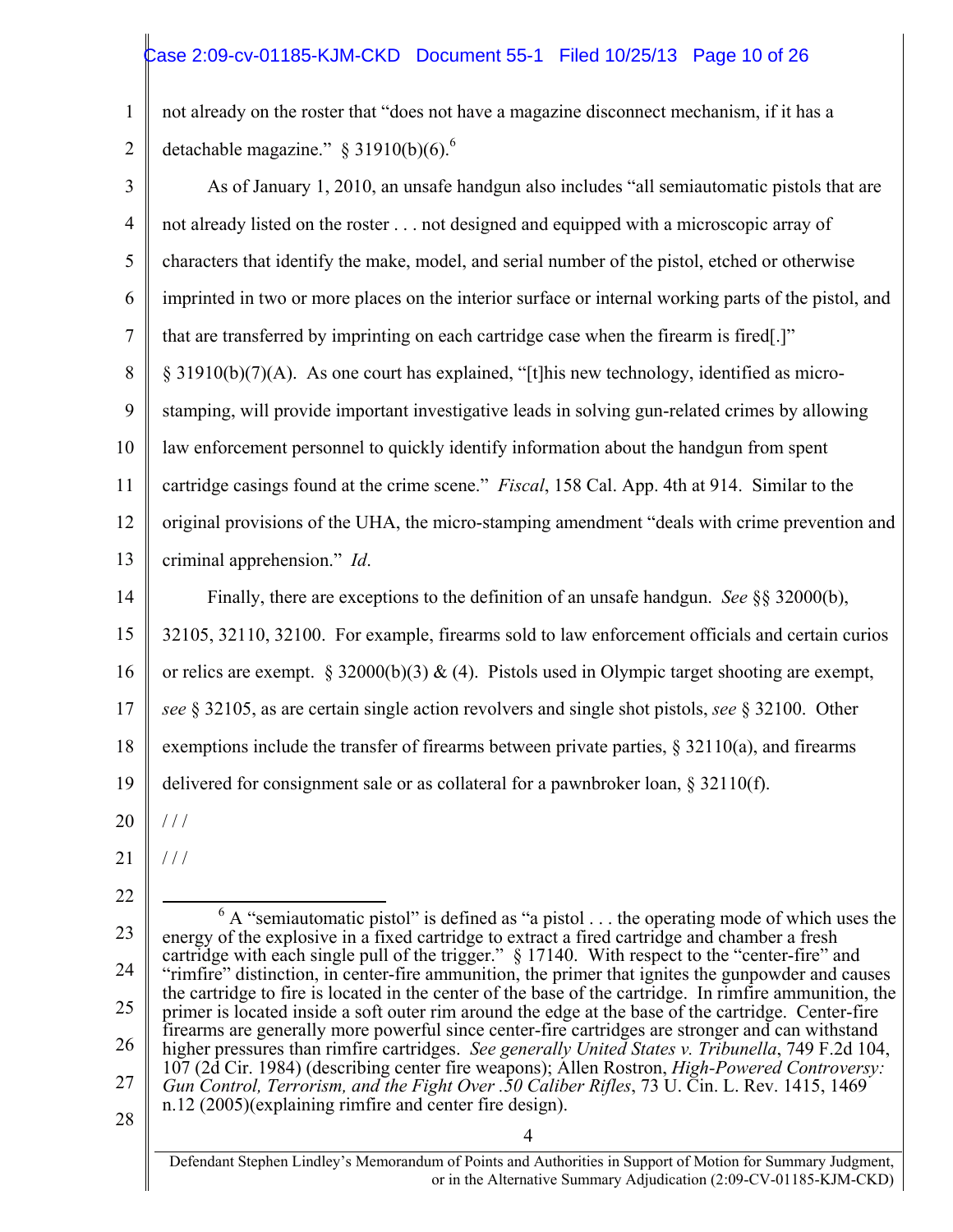1

2

3

4

5

6

7

## **B. The Roster of Handguns Certified for Sale**

The UHA directs that DOJ "shall compile, publish, and thereafter maintain a roster listing all of the pistols, revolvers, and other firearms capable of being concealed upon the person that have been tested by a certified testing laboratory, have been determined not to be unsafe handguns, and may be sold in this state pursuant to this title." § 32015(a). *See Fiscal*, 158 Cal. App. 4th at 912; § 32010 (mandatory testing of handguns to determine if they meet safety device, firing, and drop safety standards).

8 9 10 11 The Act also allows DOJ to collect an annual fee from manufacturers or sellers to cover the costs of maintaining the roster and other costs necessary to implement the Act.  $\S 32015(b)(1)$ . DOJ may exclude a firearm from the roster if the manufacturer or seller fails to pay the annual fee.  $§$  32015(b)(2).

12 13 14 15 16 17 18 19 Under the Act, a firearm shall be deemed to satisfy the roster requirements if a similar firearm is already listed. Specifically, a firearm shall satisfy the requirements if another firearm made by the same manufacturer is already listed and the unlisted firearm differs from the listed firearm only in one or more of the following features: (1) finish; (2) the material from which the grips are made; (3) the shape or texture of the grips, so long as the difference "does not in any way alter the dimensions, material, linkage, or functioning of the magazine well, the barrel, the chamber, or any of the components of the firing mechanism of the firearm"; and (4) "[a]ny other purely cosmetic feature" that does not result in such an alteration. § 32030.

20 **III. DESCRIPTION OF THE PARTIES AND STATEMENT OF FACTS**

21

## **A. Defendant Lindley**

**B. Plaintiffs** 

22 23 As Chief of the California Department of Justice Bureau of Firearms, Lindley is the sole defendant in this case. (Second Am. Compl. ¶ 7.) He is sued in his official capacity only. (*Id*.)

- 24
- 25

## **1. Organizational Plaintiffs**

26 27 28 5 The plaintiffs include two gun rights advocacy groups. One is the Second Amendment Foundation, Inc., a Washington non-profit corporation. (Second Am. Compl. ¶ 5.) The other is The Calguns Foundation, Inc., a California non-profit. (*Id*. ¶ 6.)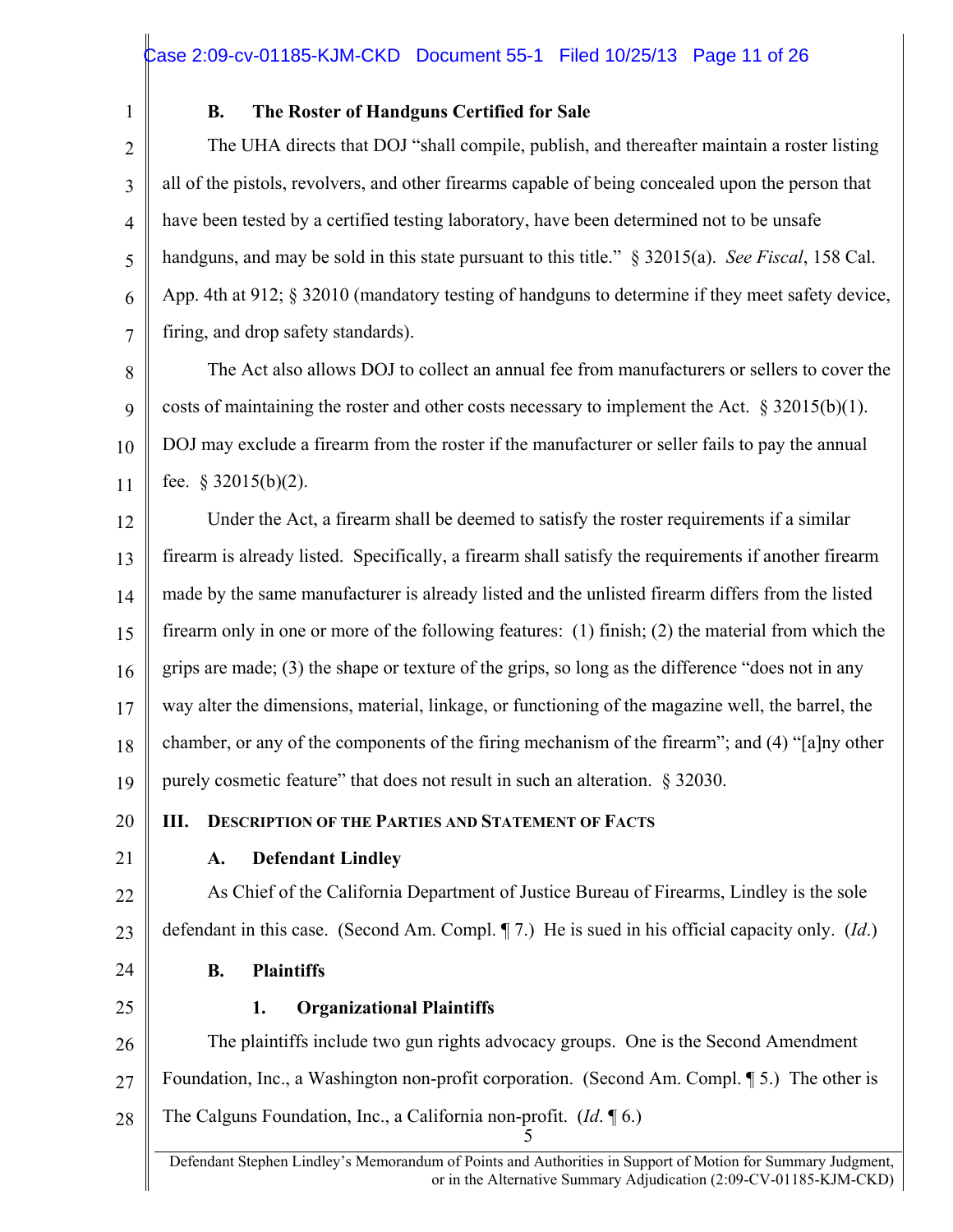2

6

1

#### **2. Individual Plaintiffs**

3 4 5 There are four individual plaintiffs: Ivan Peña, Roy Vargas, Doña Croston, and Brett Thomas. (Second Am. Compl. ¶¶ 1-4.) Each is a member of Second Amendment Foundation. (*Id*.) Peña and Thomas are Calguns board members. (*Id*. ¶¶ 1 & 4.) Vargas and Croston are Calguns supporters. (*Id*. ¶¶ 2 & 3.)

#### **a. Mr. Peña**

7 8 9 10 Peña is suing Lindley because he cannot purchase a particular handgun described as a "Para USA (Para Ordnance) P1345SR/ Stainless Steel .45 ACP 4.25" because, while the handgun was listed on California's Handgun Roster until December 31, 2005, "it was discontinued and its listing not renewed." (Second Am. Compl. ¶¶ 41-42.)

11 12 13 14 15 16 As plaintiffs' description of the gun suggests, it is a semiautomatic pistol manufactured by Para Ordnance that is chambered for .45 caliber Automatic Colt Pistol (ACP), or ".45 Auto," ammunition. (Pl. Ivan Peña's Resp. to Def. Stephen Lindley's First Set of Interrogs. at 2.) Its barrel length is 4.25 inches. (*Id*. at 3.) The gun Peña wants is used, as opposed to new, and is currently owned by an individual in Washington, but is being offered for sale by PRK Arms, a firearms dealer in Fresno. (*Id*. at 2-3.)

17 18 19 20 21 22 23 While Peña currently desires the Para .45, he admits that he already owns "at least one fully functional handgun" that is suitable for self defense. (Pl. Ivan Peña's Resp. to Def. Stephen Lindley's First Set of Reqs. for Admis. at 2.) He does attempt to qualify that the handgun(s) he already owns "*may* be suitable for self-defense purposes in certain circumstances, but *may not* be suitable for self-defense purposes in other circumstances." (*Id*., italics added.) In any event, Peña admits, without qualification, that he is "able to purchase an operable handgun that is suitable for self-defense." (*Id*.)

24

#### **b. Mr. Vargas**

25 26 27 28 6 Vargas wants to buy a different type of handgun  $-$  a "Glock 21 SF with an ambidextrous magazine release" – but he cannot because the handgun is not on the roster. (Second Am. Compl. ¶ 43.) The "Glock 21 SF-STD is listed on the California Handgun Roster," but Vargas claims that the Glock 21 SF with an ambidextrous magazine release "is better suitable" for left-handed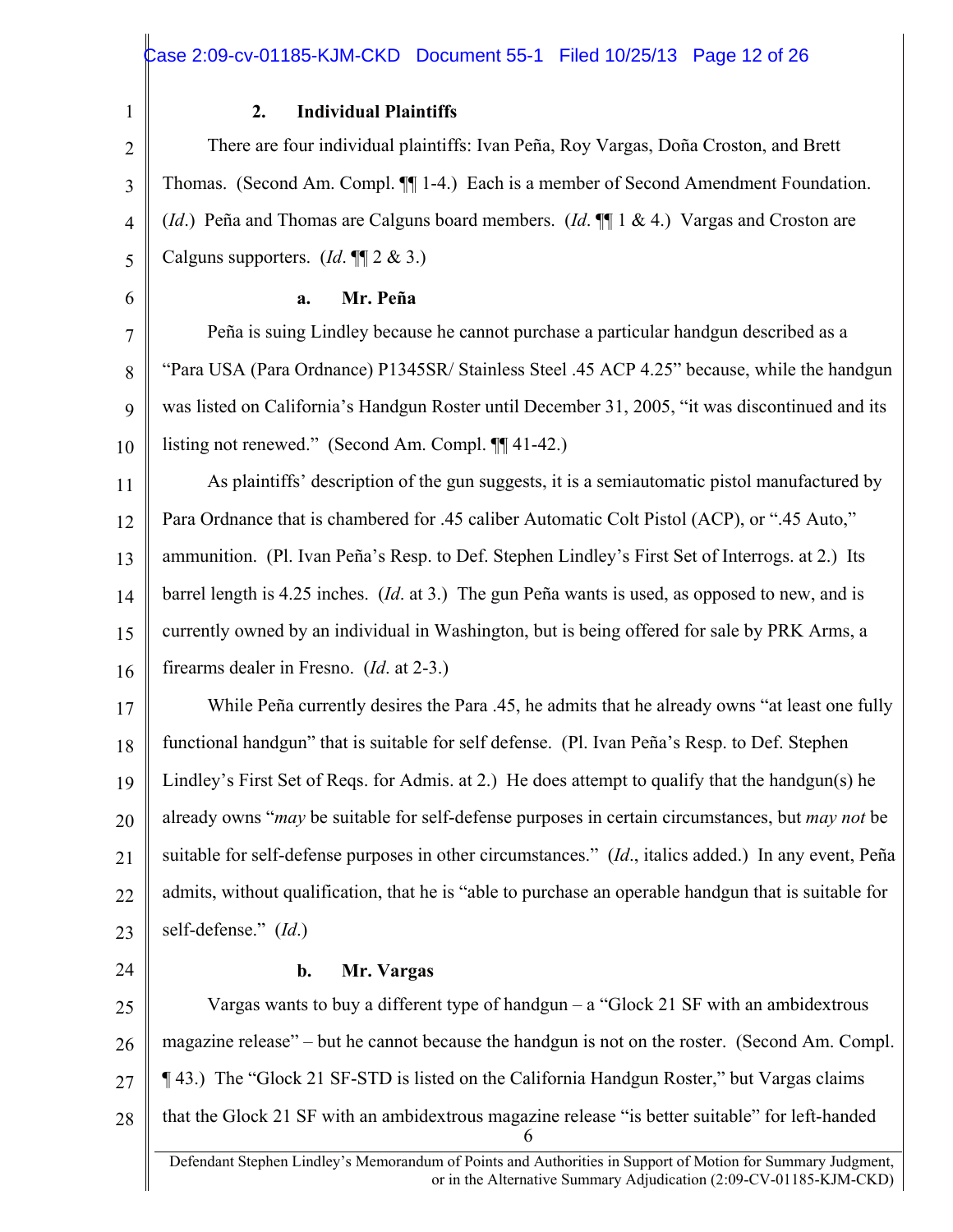## Case 2:09-cv-01185-KJM-CKD Document 55-1 Filed 10/25/13 Page 13 of 26

1 2 3 4 shooters like Mr. Vargas, who "was born without an arm below the right elbow." (*Id*. ¶¶ 44-46.) While the roster does not list the Glock 21 SF with an ambidextrous magazine release, Vargas claims that Glock allows customers "to have their SF21-STD handguns fitted with an ambidextrous release at the Glock factory." (*Id*. ¶ 48.)

5 6

7 8 9 The handgun at issue with respect to Vargas is a semiautomatic pistol manufactured by Glock that uses .45 caliber ammunition. (Pl. Roy Vargas's Resp. to Def. Stephen Lindley's First Set of Interrogs. at 2.) It has a 4.6-inch barrel and a short frame, hence the "SF" designation, and is in new condition. (*Id.* at 3.) PRK Arms in Fresno apparently is ready to sell Vargas the desired Glock, assuming it can acquire one from a distributor. (*Id*. at 2-3.)

10 11 12 13 14 15 Like Peña, Vargas admits that he already owns "at least one fully functional handgun" that is suitable for self defense. (Pl. Roy Vargas's Resp. to Def. Stephen Lindley's First Set of Reqs. for Admis. at 2.) He also attempts to qualify that the handgun(s) he already owns "may be suitable for self-defense purposes in certain circumstances, but may not be suitable for selfdefense purposes in other circumstances." (*Id*.) But he also admits without qualification that he is "able to purchase an operable handgun that is suitable for self-defense." (*Id*.)

16

#### **c. Ms. Croston**

17 18 19 20 21 22 23 24 25 Croston wants to buy a "Springfield Armory XD-45 Tactical 5" Bi-Tone stainless steel/black handgun in .45 ACP, model number XD9623" but cannot because it is not on the roster. (Second Am. Compl. ¶ 49.) She claims that "[o]ther models of this identical gun - but in different colors - are listed on the handgun roster and are thus available to Ms. Croston[.]" (*Id*. ¶ 50.) The stainless steel and black one "was not released until after California required newly-listed guns to have a chamber load indicator and magazine disconnect device. While the identical handguns with a different finish were grandfathered, Springfield Armory could not get the XD-45 in .45 ACP and Bi-Tone finish registered given the new listing requirements." (*Id*. ¶ 52.)

26 27 The Springfield Armory handgun Croston desires is also a semiautomatic pistol chambered for .45 ACP. (Pl. Doña Croston's Resp. to Def. Stephen Lindley's First Set of Interrogs. at 2.)

28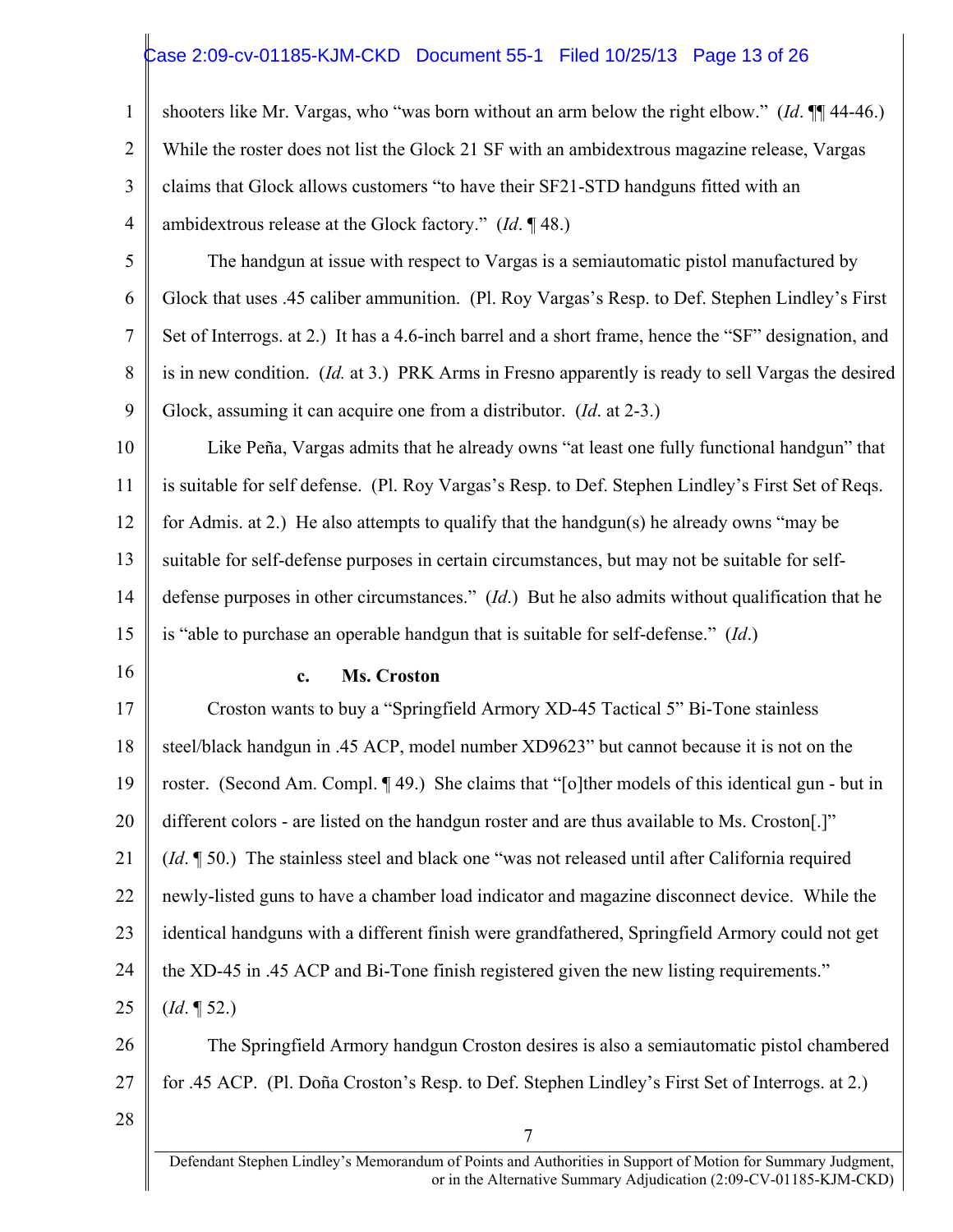## Case 2:09-cv-01185-KJM-CKD Document 55-1 Filed 10/25/13 Page 14 of 26

1 2 It has a 5-inch barrel and is in new condition. (*Id*. at 3.) And as with Vargas, PRK Arms is ready to sell her one, assuming it can acquire one from a distributor. (*Id*. at 2-3.)

3 4 5 6 7 Like the other individual plaintiffs, Croston admits that she already owns "at least one fully functional handgun" that is suitable for self defense, depending on the circumstances. (Pl. Doña Croston's Resp. to Def. Stephen Lindley's First Set of Reqs. for Admis. at 2.) And she admits without qualification that she is nonetheless "able to purchase an operable handgun that is suitable for self-defense." (*Id*.)

8

#### **d. Mr. Thomas**

9 10 11 12 13 Thomas wishes to purchase a "High Standard Buntline style revolver" but cannot because it is not on the roster. (Second Am. Compl.  $\P\P$  54-55.)<sup>7</sup> The revolver is chambered for .22 long rifle ammunition. (Pl. Brett Thomas's Resp. to Def. Stephen Lindley's First Set of Interrogs. at 2.) Its barrel length is 9.5 inches. (*Id*. at 3.) It is a used gun, and is currently owned by an individual in Georgia, but is being offered for sale by PRK Arms. (*Id*. at 2-3.)

14 15 16 17 Finally, Thomas also owns "at least one fully functional handgun" that is suitable for self defense, depending on the circumstances, and he also admits that he is "able to purchase an operable handgun that is suitable for self-defense" irrespective of the circumstances. (Pl. Brett Thomas's Resp. to Def. Stephen Lindley's First Set of Reqs. for Admis. at 2.)

18

#### **IV. PLAINTIFFS' CLAIMS**

19 20 21 22 The second amended complaint contains two causes of action. The first alleges that each of the particular firearms the individual plaintiffs want to purchase is "an arm whose possession is protected by the Second Amendment." (Second Am. Compl. ¶¶ 58-61.) Further, plaintiffs claim that "[a]rms of the kind in common use today in the United States for traditional lawful purposes,

- 23
- 24 25 26 27 28 7  $\alpha$ <sup>7</sup> Plaintiffs appear to have chosen this gun for its symbolic value. They claim the revolver is "identical" to a gun owned by Dick Heller, the plaintiff in the landmark *Heller* case. (Second Am. Compl. **[55.]** The second amended complaint essentially asserts that in *Heller* the Supreme Court held that a "High Standard Buntline style revolver" is protected under the Second Amendment and not subject to regulation. (*Id*.) That is a mischaracterization of *Heller*, the issues, analysis and holding of which had nothing to do with a High Standard Buntline style revolver. That Mr. Heller may have owned such a gun as he litigated his case to the Supreme Court was irrelevant to the Supreme Court's decision – indeed, the Court makes no mention of the make and model of Mr. Heller's gun in the decision – and it is irrelevant here.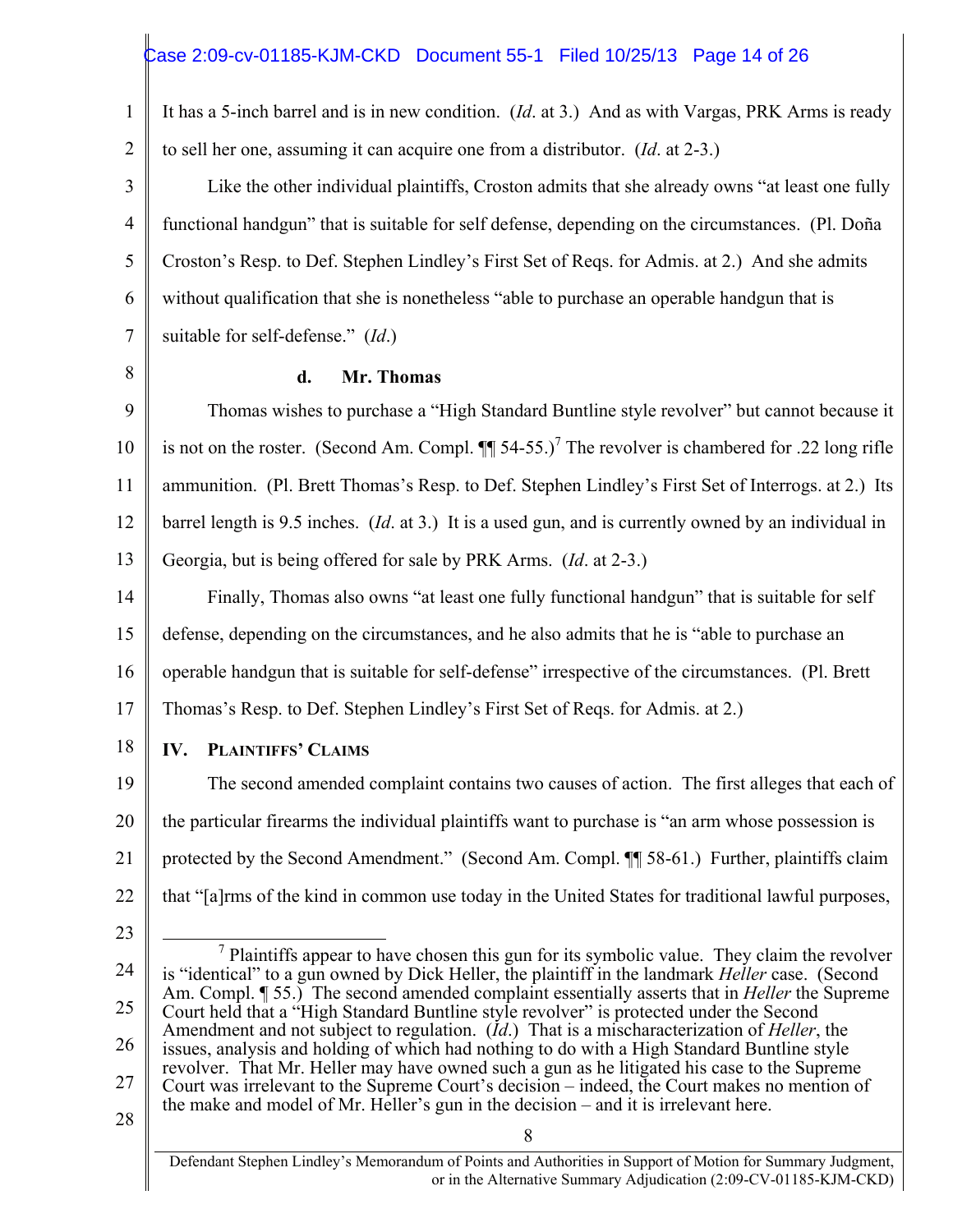## Case 2:09-cv-01185-KJM-CKD Document 55-1 Filed 10/25/13 Page 15 of 26

1 2 3 4 5 6 7 8 9 10 11 12 13 14 15 16 17 18 19 20 21 22 23 24 25 26 27 28 9 and protected by the Second Amendment, include handguns lacking chamber loaded indicators, magazine disconnect devices, and microstamping technology." (*Id*. ¶ 62.) Thus, as plaintiffs put it, by "banning access" to such handguns, defendant is violating the Second Amendment. (*Id*.) The second cause of action alleges that the "handgun roster program" violates plaintiffs' equal protection rights under the Fourteenth Amendment, in that defendant "allows some people access to handguns barred to plaintiffs, and otherwise make arbitrary, capricious, irrational, and otherwise unjustifiable distinctions among the handguns that Defendant deigns to allow Plaintiffs in their exercise of fundamental Second Amendment rights." (Second Am. Compl. ¶ 65.) Thus, plaintiffs claim, defendant is violating the Fourteenth Amendment. (*Id*.) The prayer for relief is straightforward, although sweeping. It seeks an order permanently enjoining defendant from enforcing the UHA in its entirety. (Second Am. Compl. at 11.) **ARGUMENT I. LEGAL STANDARDS APPLICABLE TO MOTIONS FOR SUMMARY JUDGMENT** The legal standards for summary judgment are well known. Summary judgment is appropriate if the record, read in the light most favorable to the nonmoving party, demonstrates no genuine issue of material fact and that the moving party is entitled to judgment as a matter of law. *Celotex Corp. v. Catrett*, 477 U.S. 317, 322 (1986); *see also* Fed. R. Civ. P. 56(c). Material facts are those necessary to the proof or defense of a claim, and are determined by reference to the substantive law. *See Anderson v. Liberty Lobby*, 477 U.S. 242, 248 (1986). The party with the burden of persuasion at trial, the plaintiffs in this case, "must establish 'beyond controversy every essential element of it's . . . claim." *Southern California Gas Co. v. Santa Ana*, 336 F.3d 885, 887 (9th Cir. 2003). At the summary judgment stage the question before the court is whether there are genuine issues for trial, or whether the matter can be decided as a matter of law. *Southern California Gas*, 336 F.3d at 887. Upon a showing that there is no genuine issue of material fact as to a particular claim, the court may grant summary judgment in the party's favor, "upon all or any part thereof." *Wang Laboratories, Inc. v. Mitsubishi Electronics, America, Inc.*, 860 F. Supp. 1448, 1450 (C.D. Cal. 1993); *Robi v. Five Platters, Inc.*, 918 F.2d 1439, 1441 (9th Cir. 1990).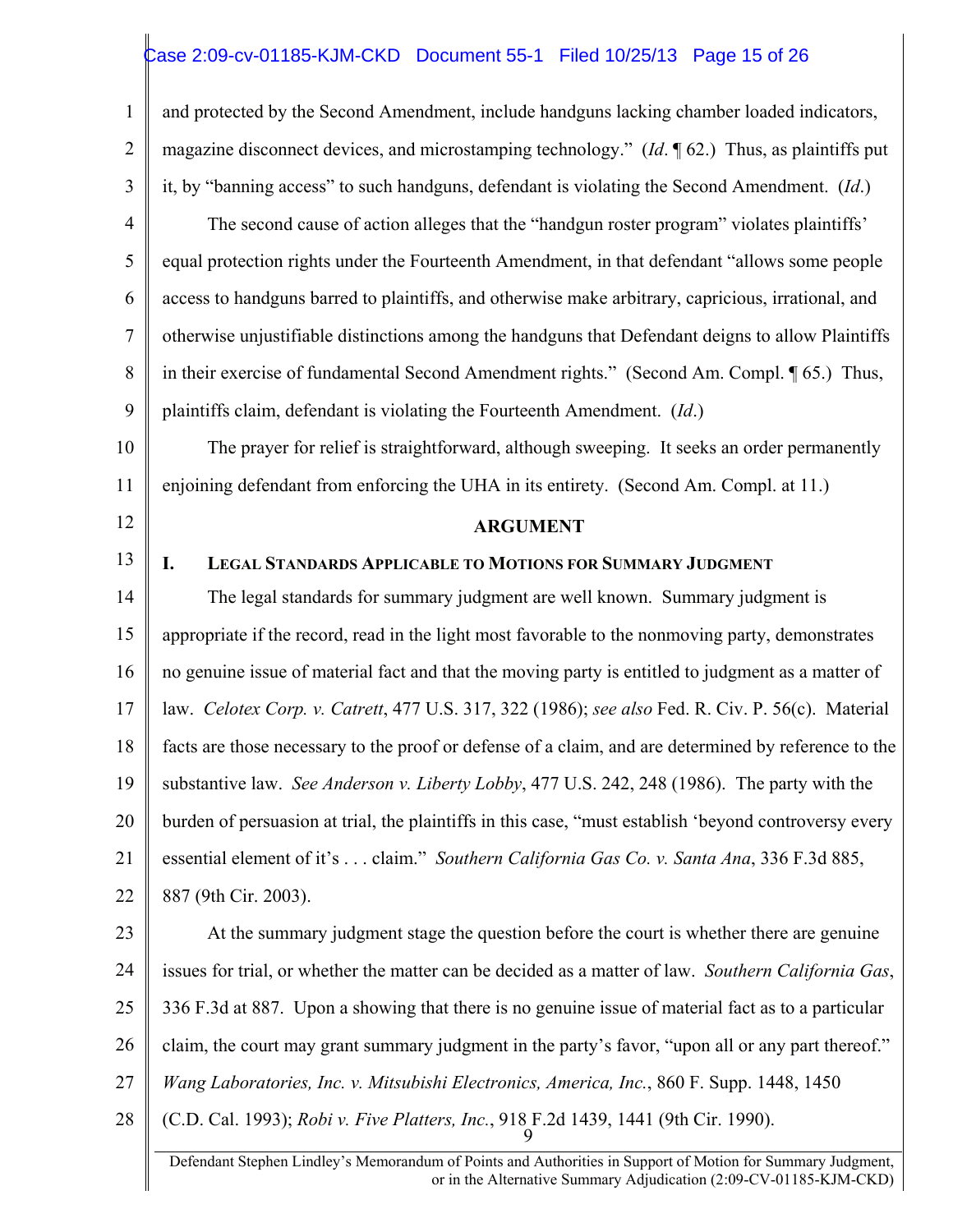### **II. THE UNSAFE HANDGUN ACT DOES NOT VIOLATE THE SECOND AMENDMENT. 8**

2 3

4

5

6

1

#### **A. The Second Amendment and the Supreme Court's decisions in** *Heller* **and**  *McDonald*

The Second Amendment provides: "A well regulated Militia, being necessary to the security of a free State, the right of the people to keep and bear Arms, shall not be infringed." U.S. Const. amend. II.

7 8 9 10 11 In *Heller*, the Supreme Court undertook a thorough analysis of the Second Amendment. In that case, a District of Columbia special police officer sued to invalidate a District law completely banning the possession of a handgun in the home and requiring that any other lawfully owned firearm in the home, such as a registered long gun, be disassembled or otherwise rendered inoperable for immediate use. 554 U.S. at 574.

12 13 14 15 16 17 18 19 20 21 22 23 24 25 The Court held that the Second Amendment protects an individual right, not a collective one: "There seems to us no doubt, on the basis of both text and history, that the Second Amendment conferred an individual right to keep and bear arms." *Heller*, 554 U.S. at 595. But critically, in what has become well-known and often-cited language, the Court further held that "[l]ike most rights, the right secured by the Second Amendment is not unlimited. From Blackstone through the 19th-century cases, commentators and courts routinely explained that the right was not a right to keep and carry any weapon whatsoever in any manner whatsoever and for whatever purpose." *Id*. at 626 (citations omitted). Thus, while *Heller* did uphold the invalidation of a very strict law of the District of Columbia that generally prohibited the possession of handguns, *id*. at 576, 636, *Heller* took care to provide an expressly non-exhaustive list of "presumptively lawful regulatory measures," *id*. at 627 n.26 — "a variety of tools" that "the Constitution leaves . . . for combating" the problem of firearm violence in the United States. *Id.* at 636. That list includes prohibitions on the possession of "weapons not typically possessed by law-abiding citizens for lawful purposes, such as short-barreled shotguns," *id*. at 625, and

26

27

 8 <sup>8</sup> The complaint alleges Second Amendment and equal protection claims both "facially" and as applied against the individual plaintiffs." (Second Am. Compl.  $\P$  62 & 65.) But plaintiffs' "facial" and "as applied" challenges are indistinguishable.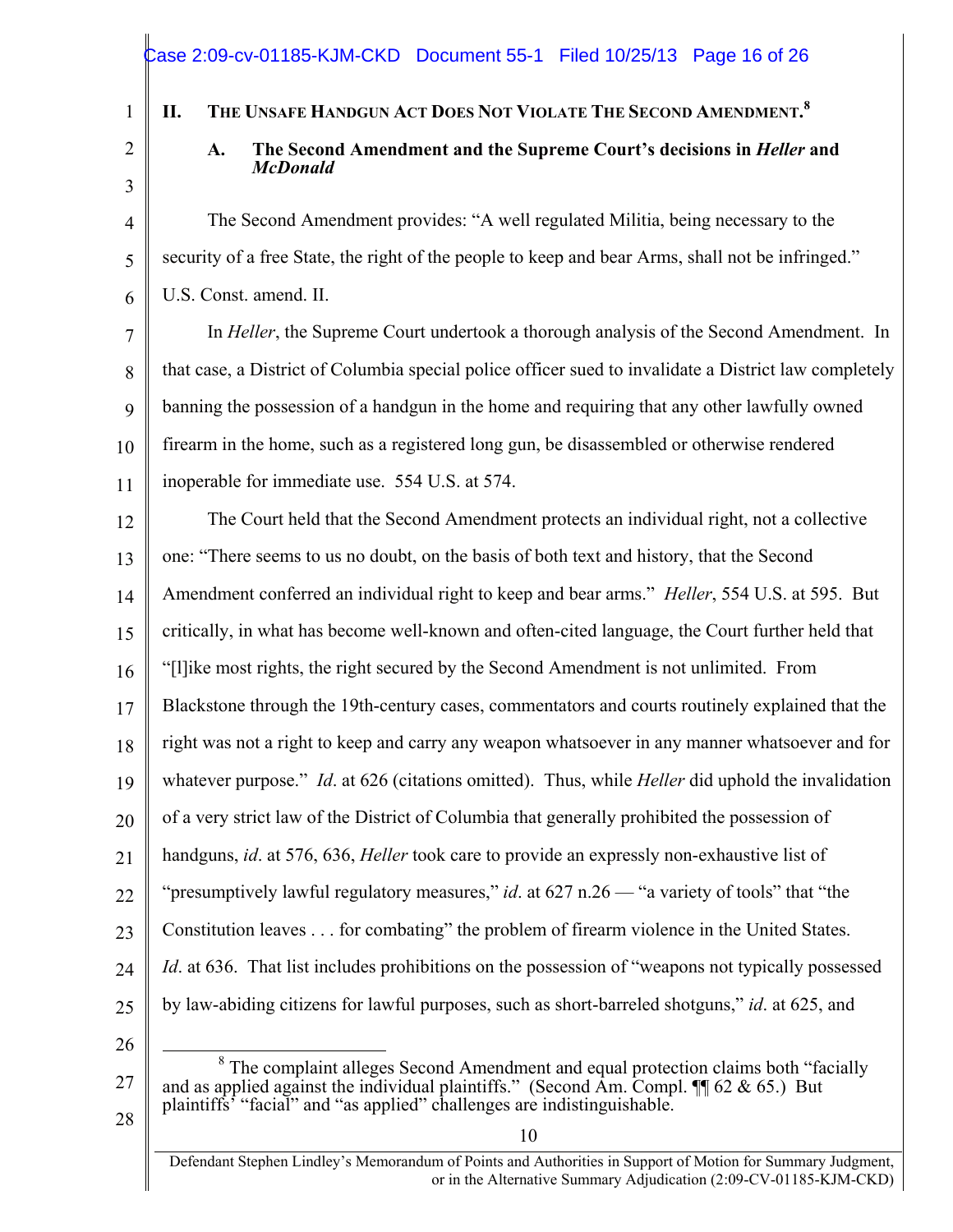# Case 2:09-cv-01185-KJM-CKD Document 55-1 Filed 10/25/13 Page 17 of 26

| $\mathbf{1}$   | "M-16 rifles and the like," id. at 627, as well as "longstanding prohibitions on the possession of                                                                      |
|----------------|-------------------------------------------------------------------------------------------------------------------------------------------------------------------------|
| $\overline{2}$ | firearms by felons and the mentally ill, or laws forbidding the carrying of firearms in sensitive                                                                       |
| 3              | places such as schools and government buildings, or laws imposing conditions and qualifications                                                                         |
| $\overline{4}$ | on the commercial sale of arms." <i>Id.</i> at 626-27. Likewise, <i>Heller</i> indicated that gunpowder-                                                                |
| 5              | storage laws "do not remotely burden the right of self-defense  ." <i>Id.</i> at 632. "Nor  does our                                                                    |
| 6              | analysis suggest the invalidity of laws regulating the storage of firearms to prevent accidents." Id.                                                                   |
| 7              | Key to <i>Heller's</i> analysis of the District's regulations was the observation that "the law                                                                         |
| 8              | totally bans handgun possession in the home. It also requires that any lawful firearm in the home                                                                       |
| 9              | be disassembled or bound by a trigger lock at all times, rendering it inoperable." <i>Heller</i> , 554 U.S.                                                             |
| 10             | at 628. In finding the total ban on handguns unconstitutional, the Court explained:                                                                                     |
| 11             | [T]he inherent right of self-defense has been central to the Second Amendment                                                                                           |
| 12             | right. The handgun ban amounts to a prohibition of an entire class of "arms" that<br>is overwhelmingly chosen by American society for that lawful purpose. The          |
| 13             | prohibition extends, moreover, to the home, where the need for defense of self,<br>family, and property is most acute. Under any of the standards of scrutiny that we   |
| 14             | have applied to enumerated constitutional rights, banning from the home "the most<br>preferred firearm in the nation to 'keep' and use for protection of one's home and |
| 15             | family," would fail constitutional muster.                                                                                                                              |
| 16             | <i>Id.</i> at 628-29 (footnote and citation omitted). Addressing the requirement that firearms in the                                                                   |
| 17             | home be rendered and kept inoperable at all times, the Court similarly explained that the                                                                               |
| 18             | requirement was unconstitutional because "[t]his makes it impossible for citizens to use them for                                                                       |
| 19             | the core lawful purpose of self-defense <sup>[.]"</sup> <i>Id.</i> at 630.                                                                                              |
| 20             | Because the District's law was unconstitutional under any level of constitutional scrutiny,                                                                             |
| 21             | <i>Heller</i> declined to indicate precisely what standard of review would apply to Second Amendment                                                                    |
| 22             | challenges. <i>Id.</i> at 628 n.27. Nor did <i>Heller</i> reach the issue of whether the Second Amendment is                                                            |
| 23             | incorporated by the Fourteenth Amendment and therefore applicable to the States, <i>id.</i> at 620 n.23,                                                                |
| 24             | although the Court would later address that issue in McDonald v. City of Chicago.                                                                                       |
| 25             | In <i>McDonald</i> , the Supreme Court held that the Second Amendment is fully incorporated                                                                             |
| 26             | against the States via the Fourteenth Amendment. 130 S.Ct. at 3042. Yet the Court explained                                                                             |
| 27             |                                                                                                                                                                         |
| 28             | 11                                                                                                                                                                      |
|                | Defendant Stephen Lindley's Memorandum of Points and Authorities in Support of Motion for Summary Judgment,                                                             |
|                | or in the Alternative Summary Adjudication (2:09-CV-01185-KJM-CKD)                                                                                                      |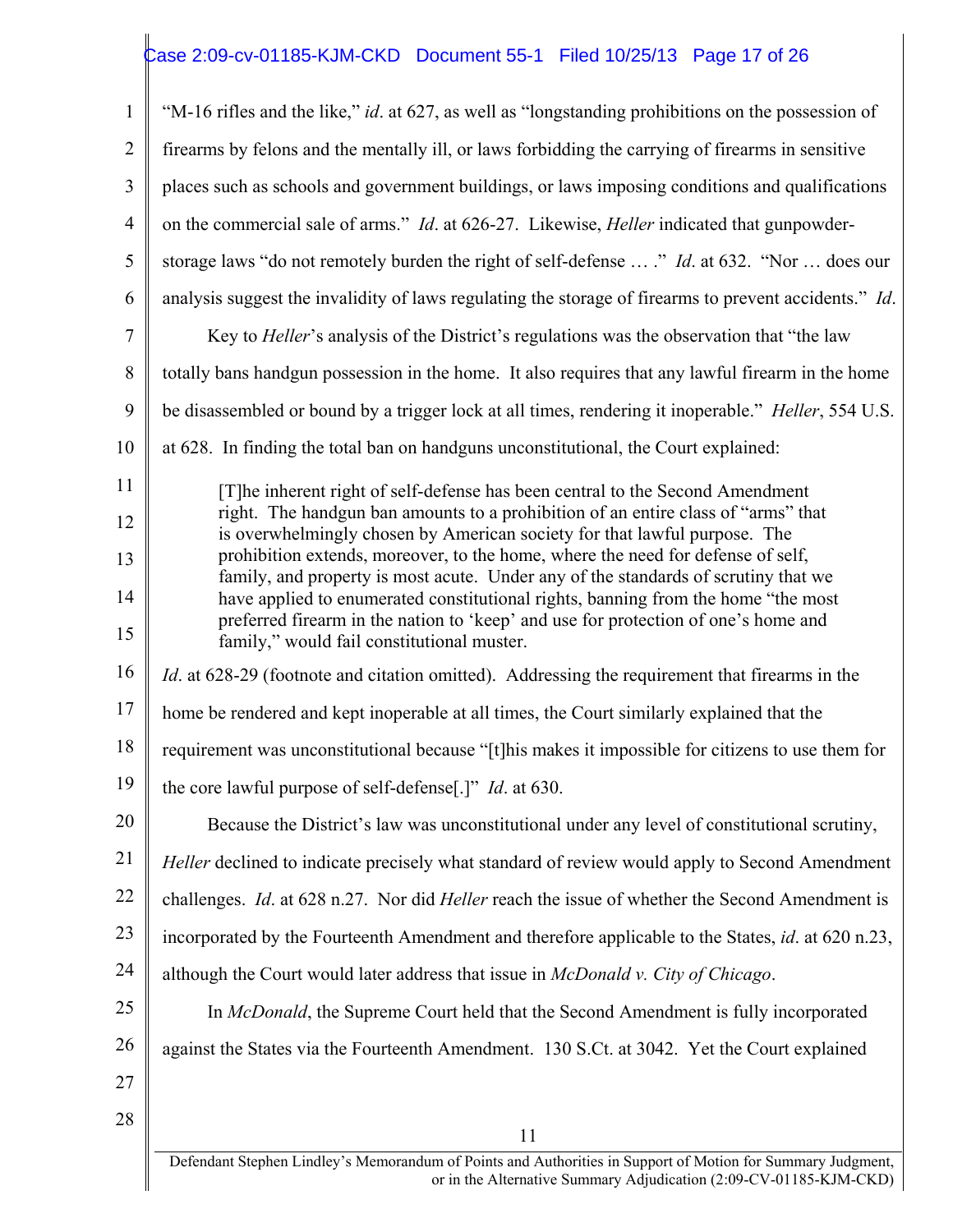|                | Case 2:09-cv-01185-KJM-CKD Document 55-1 Filed 10/25/13 Page 18 of 26                                                                                                                                                                            |
|----------------|--------------------------------------------------------------------------------------------------------------------------------------------------------------------------------------------------------------------------------------------------|
| $\mathbf{1}$   | that "incorporation does not imperil every law regulating firearms." Id. at 3047. In doing so, the                                                                                                                                               |
| $\overline{2}$ | Court was careful to re-state the critical language from <i>Heller</i> :                                                                                                                                                                         |
| 3              | It is important to keep in mind that <i>Heller</i> , while striking down a law that                                                                                                                                                              |
| $\overline{4}$ | prohibited the possession of handguns in the home, recognized that the right to<br>keep and bear arms is not "a right to keep and carry any weapon whatsoever in any                                                                             |
| 5              | manner whatsoever and for whatever purpose." [Citation.] We made it clear in<br>Heller that our holding did not cast doubt on such longstanding regulatory                                                                                       |
| 6              | measures as "prohibitions on the possession of firearms by felons and the mentally                                                                                                                                                               |
| 7<br>8         | ill," "laws forbidding the carrying of firearms in sensitive places such as schools<br>and government buildings, or laws imposing conditions and qualifications on the<br>commercial sale of arms." [Citation.] We repeat those assurances here. |
| 9              | <i>Id.</i> (italics added). In <i>McDonald</i> , the Court also declined to address the applicable standard of                                                                                                                                   |
| 10             | review, leaving the lower courts to grapple with the question of the standard to apply to laws that                                                                                                                                              |
| 11             | arguably implicate the Second Amendment.                                                                                                                                                                                                         |
| 12             | <b>B.</b><br>The Unsafe Handgun Act Passes the Substantial Burden Test.                                                                                                                                                                          |
| 13             | 1.<br>This Court Should Adopt the Substantial Burden Test.                                                                                                                                                                                       |
| 14             | Unlike some circuits during the years since <i>Heller</i> and <i>McDonald</i> , the Ninth Circuit has not                                                                                                                                        |
| 15             | clearly defined the level of scrutiny that applies to laws regulating conduct arguably within the                                                                                                                                                |
| 16             | Second Amendment's scope. Thus, the level of scrutiny remains an open question in the instant                                                                                                                                                    |
| 17             | case. This Court should answer that question by adopting and applying the "substantial burden"                                                                                                                                                   |
| 18             | test articulated in <i>United States v. DeCastro</i> , 682 F.3d 160 (2d Cir. 2012).                                                                                                                                                              |
| 19             | In DeCastro, the Second Circuit upheld the federal statute making it illegal to transport into                                                                                                                                                   |
| 20             | one's state of residence firearms acquired in another state. 682 F.3d at 161. The Court held that                                                                                                                                                |
| 21             | "heightened scrutiny is appropriate only as to those regulations that substantially burden the                                                                                                                                                   |
| 22             | Second Amendment," and because the statute at issue "only minimally affect [ed] the ability to                                                                                                                                                   |
| 23             | acquire a firearm, it [was] not subject to any form of heightened scrutiny." Id. at 164.                                                                                                                                                         |
| 24             | In settling on the substantial burden test, the <i>DeCastro</i> Court emphasized that "[t]hroughout,                                                                                                                                             |
| 25             | <i>Heller</i> identifies the constitutional infirmity in the District of Columbia laws in terms of the                                                                                                                                           |
| 26             | burden on the ability of D.C. residents to possess firearms for self-defense." 682 F.3d at 165.                                                                                                                                                  |
| 27             | Thus, <i>Heller</i> did not "mandate that any marginal, incremental or even appreciable restraint on the                                                                                                                                         |
| 28             | 12                                                                                                                                                                                                                                               |
|                | Defendant Stephen Lindley's Memorandum of Points and Authorities in Support of Motion for Summary Judgment,<br>or in the Alternative Summary Adjudication (2:09-CV-01185-KJM-CKD)                                                                |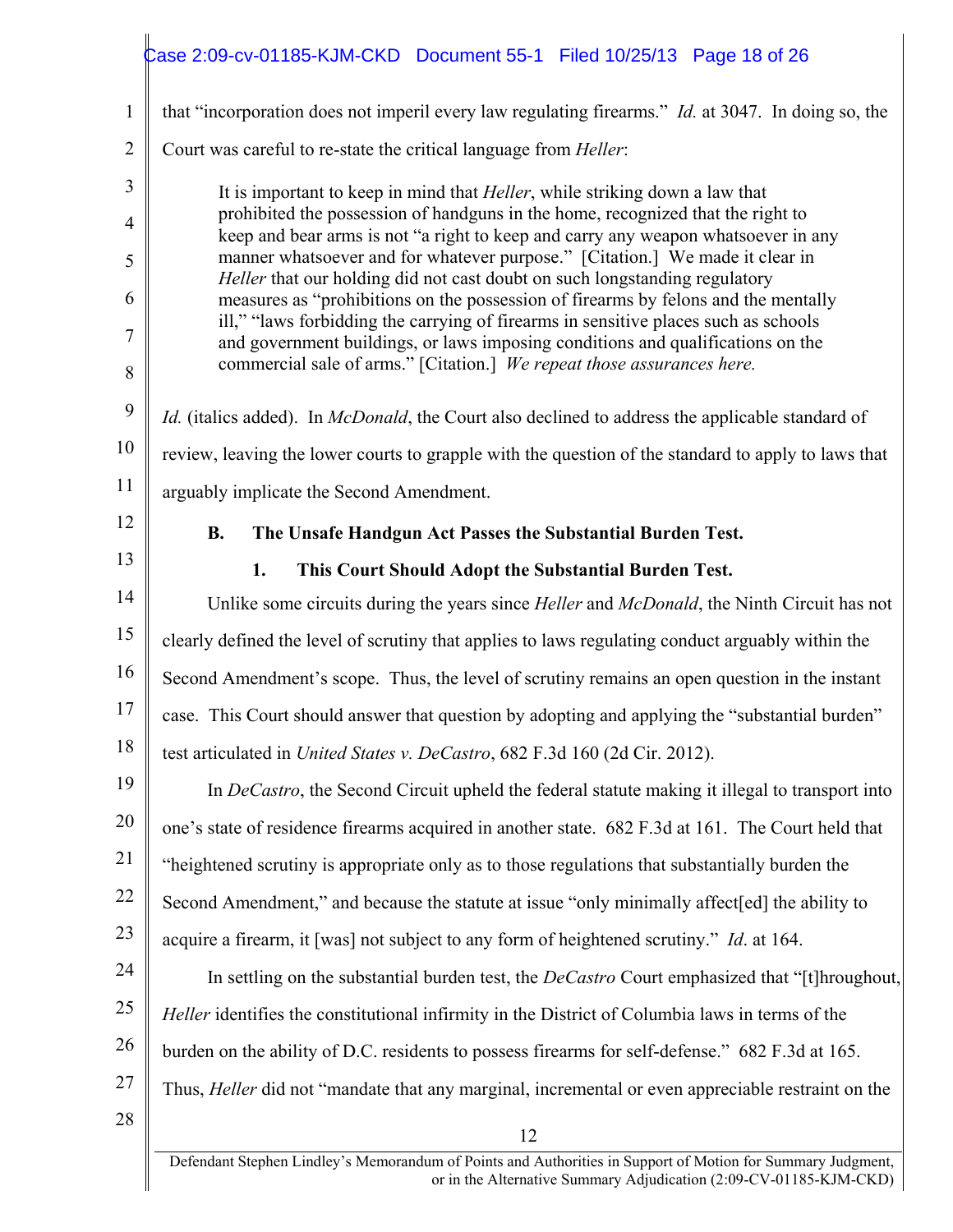## Case 2:09-cv-01185-KJM-CKD Document 55-1 Filed 10/25/13 Page 19 of 26

1 2 3 4 right to keep and bear arms be subject to heightened scrutiny. Rather, heightened scrutiny is triggered only by those restrictions that . . . operate as a substantial burden on the ability of lawabiding citizens to possess and use a firearm for self-defense (or for other lawful purposes)." *Id.* at 166.

5 6 7 8 9 10 11 12 13 14 15 16 17 18 19 20 21 22 23 24 25 26 27 28 13 Defendant Stephen Lindley's Memorandum of Points and Authorities in Support of Motion for Summary Judgment, or in the Alternative Summary Adjudication (2:09-CV-01185-KJM-CKD) *DeCastro* also emphasized that its approach is consistent with that of other circuit courts, which have endorsed applying varying degrees of scrutiny based not only on the degree to which the law burdens the Second Amendment right but also on the extent to which the regulation impinges on the "core" of the right. *Id*.; *see*, *e.g., Heller v. District of Columbia*, 670 F.3d 1244, 1261, 1252 (D.C. Cir. 2011) (*Heller II*) ("[W]e determine the appropriate standard of review by assessing how severely the prohibitions burden the Second Amendment right"); *United States v. Reese*, 627 F.3d 792, 801 (10th Cir. 2010) (under two-pronged approach, court first asks whether challenged law imposes burden on conduct falling within the scope of Second Amendment's guarantee); *Ezell v. City of Chicago*, 651 F.3d 684, 703 (7th Cir. 2011) ("[T]he rigor of this judicial review will depend on how close the law comes to the core of the Second Amendment right and the severity of the law's burden on the right"); *United States v. Masciandaro*, 638 F.3d 458, 470 (4th Cir. 2011) (to determine standard of review, "we would take into account the nature of a person's Second Amendment interest, the extent to which those interests are burdened by government regulation, and the strength of the government's justifications for the regulation"); *United States v. Marzzarella*, 614 F.3d 85, 95–96 (3d Cir. 2010) (courts should first determine whether regulation burdens any Second Amendment rights).<sup>9</sup> In justifying the substantial burden standard*, DeCastro* also explained that a similar threshold showing is needed to trigger heightened scrutiny of laws alleged to infringe other fundamental constitutional rights. 682 F.3d at 167. For example, the right to marry is fundamental, but "reasonable regulations that do not significantly interfere with decisions to enter 9  $\sigma$ <sup>9</sup> The circuits that have most closely followed *DeCastro* in applying the substantial burden test are the D.C. Circuit, in *Heller II*, 670 F.3d at 1256–57, and the Fourth Circuit, in *Masciandaro*, 638 F.3d at 470–71. Since *DeCastro*, the Second Circuit has applied the test in *Kachalsky v. County of Westchester*, 701 F.3d 81 (2d Cir. 2012) (upholding New York's licensing scheme for full-carry handgun permits) and *Kwong v. Bloomberg*, 723 F.3d 160 (2d Cir. 2013) (upholding residential handgun licensing fee).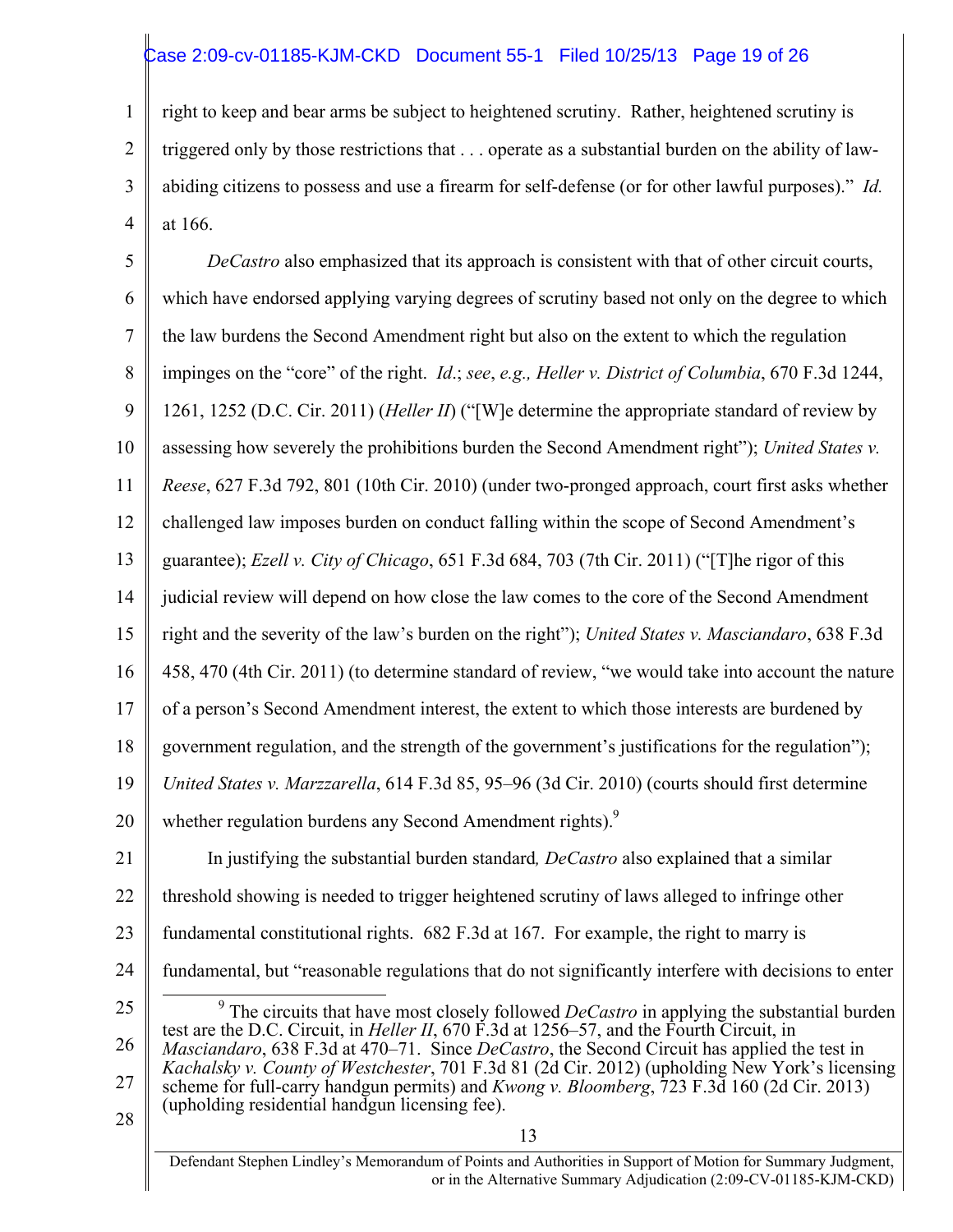## Case 2:09-cv-01185-KJM-CKD Document 55-1 Filed 10/25/13 Page 20 of 26

1 2 3 4 5 6 7 8 9 10 11 12 13 14 15 16 17 18 19 20 21 22 23 24 25 26 27 28 14 Defendant Stephen Lindley's Memorandum of Points and Authorities in Support of Motion for Summary Judgment, or in the Alternative Summary Adjudication (2:09-CV-01185-KJM-CKD) into the marital relationship" are not subject to the "rigorous scrutiny" that is applied to laws that "interfere directly and substantially with the right to marry." *Zablocki v. Redhail*, 434 U.S. 374, 386-87 (1978). The right to vote is fundamental, but "the rigorousness of our inquiry into the propriety of a state election law depends upon the extent to which a challenged regulation burdens First and Fourteenth Amendment rights." *Burdick v. Takushi*, 504 U.S. 428, 434 (1992); *see also Planned Parenthood of Southeastern Pennsylvania v. Casey*, 505 U.S. 833, 873-74 (1992) ("[N]ot every ballot access limitation amounts to an infringement of the right to vote. Rather, the States are granted substantial flexibility in establishing the framework within which voters choose the candidates for whom they wish to vote;" holding that fact that law which serves valid purpose has incidental effect of making it more difficult to exercise a right cannot be enough to invalidate law); *Karlin v. Foust*, 188 F.3d 446, 481 (7th Cir. 1999) ("[I]nconvenience, even severe inconvenience, is not an undue burden"). Finally, in the absence of a substantial burden, *DeCastro* counsels that the relatively lenient rational basis review applies. *DeCastro*, 682 F.3d at 166-67. Under rational basis review, a legislative classification will be upheld if it is rationally related to a legitimate government interest.10 *Silveira v. Lockyer*, 312 F.3d 1052, 1088 (9th Cir. 2002), *abrogated on other grounds by Heller*, 554 U.S. 570. The substantial burden test as articulated in *DeCastro* faithfully adheres to *Heller's* indications of the appropriate test. It should therefore be adopted by this Court. **2. The Substantial Burden Test Is Consistent With the Ongoing Development of Second Amendment Jurisprudence In The Ninth Circuit.**  This Court should also adopt the substantial burden test because it is consistent with current developments in Second Amendment jurisprudence in the Ninth Circuit, even though the court of appeals has yet to clearly define an applicable standard of review. For example, In *United States*  10 Although plaintiffs are likely to argue as much, applying rational basis in this way is *not* inconsistent with language in *Heller* rejecting rational basis review for laws that infringe Second Amendment rights. *See Heller*, 554 U.S. at 628 n. 27. As the *DeCastro* court explained: "In *Heller*, the Court was faced with restrictions that undoubtedly did impose a significant burden on core Second Amendment rights. It had no occasion to consider the appropriate standard of review for laws that only minimally impact such rights." 682 F.3d 167 n.5.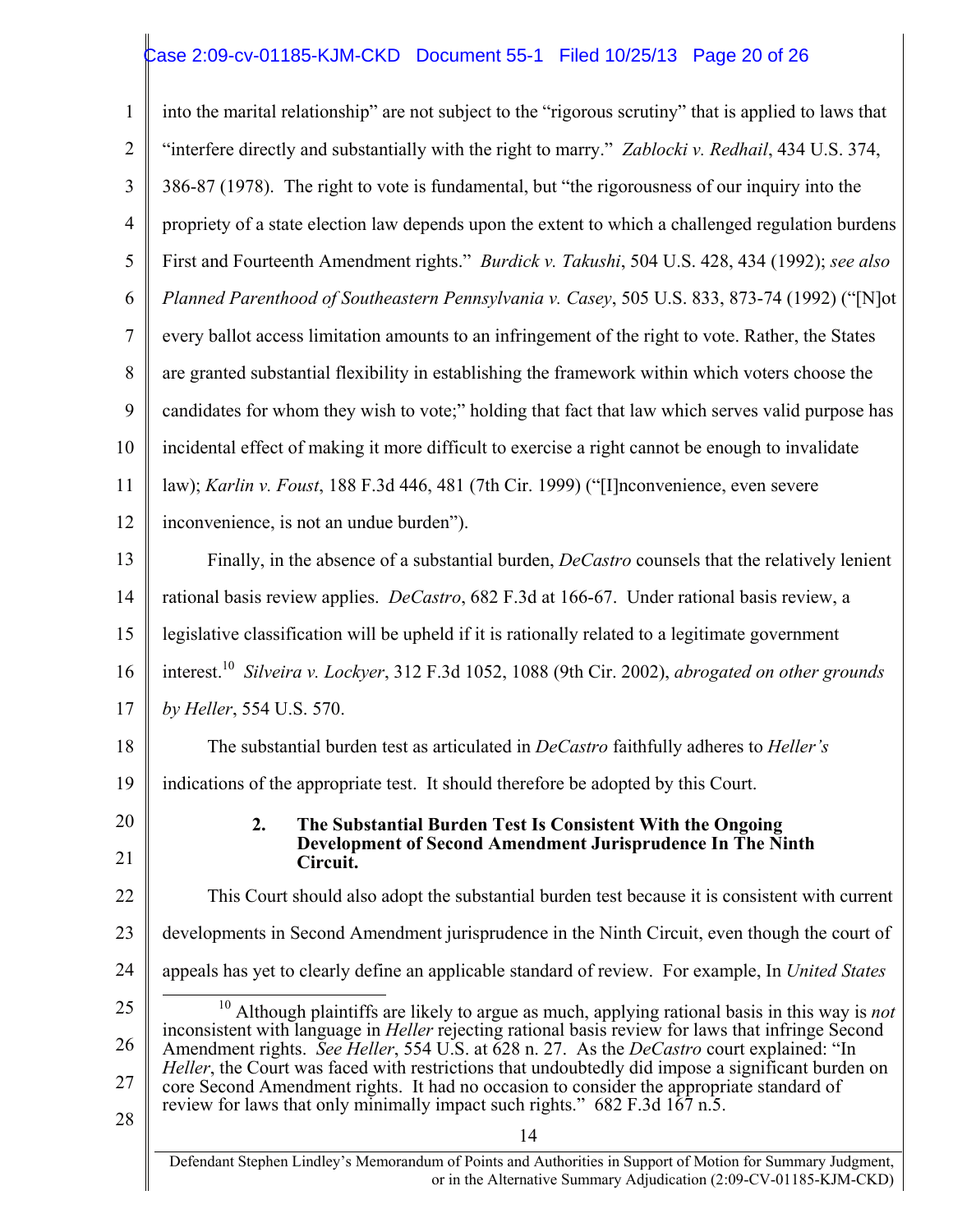## Case 2:09-cv-01185-KJM-CKD Document 55-1 Filed 10/25/13 Page 21 of 26

1 2 3 4 5 6 *v. Vongxay* (9th Cir. 2010) 594 F.3d 1111, the court upheld the federal felon-in-possession statute against a Second Amendment challenge in light of *Heller*'s holding that prohibitions on possession of weapons by felons are "presumptively lawful." 594 F.3d at 1115. Also following the indications in *Heller* regarding the kinds of regulations that do not burden the Second Amendment right, the Ninth Circuit has held that "the Second Amendment does not apply to machine guns." *United States v. Henry*, 688 F.3d 637, 640 (9th Cir. 2012).

7 8 9 10 11 12 13 14 15 16 17 18 19 20 21 22 23 24 25 Even more instructive, one district court in California has recognized that "*Heller* envisioned a process where courts first examine whether the regulation is presumptively valid and therefore excepted from Second Amendment coverage—a presumption that may be overcome by a showing that the regulation nonetheless places a substantial burden [on] the 'core protection of the Second Amendment,' which is the ability to defend 'hearth and home.'" *Teixeira v. County of Alameda*, No. C 12–03288 SI, 2013 WL 707043 at \*5 (N.D. Cal. 2013) (quoting *Marzzarella*, 614 F.3d at 94) (upholding zoning ordinance prohibiting gun sales). Another district court has recognized that "[a] firearm law or regulation imposes a substantial burden on Second Amendment rights if the law or regulation bans law-abiding people from owning firearms or leaves them without adequate alternatives for acquiring firearms for self-defense." *Scocca v. Smith*, No. C–11–1318 EMC, 2012 WL 2375203 at \*7 (N.D. Cal. Jun. 22, 2012). Yet another court – one in this district – upheld a concealed carry licensing process because it did not substantially burden protected conduct. *Richards v. County of Yolo*, 821 F. Supp. 2d 1169, 1172, 1174–77, (E.D. Cal. 2011). The decisions of these district courts applying the substantial burden test, whether published or unpublished, are persuasive authority. *See People of Territory of Guam v. Yang*, 800 F.2d 945, 949 (9th Cir. 1986). For all of these reasons, in this case the Court should adopt and apply a substantial burden test like the one used in *DeCastro*.

26

**3. The Unsafe Handgun Act Does Not Substantially Burden Plaintiffs' Rights** 

27 28 The UHA does not substantially burden the right to keep and to bear arms for self-defense. The burden, if any, is minimal.

Defendant Stephen Lindley's Memorandum of Points and Authorities in Support of Motion for Summary Judgment, or in the Alternative Summary Adjudication (2:09-CV-01185-KJM-CKD)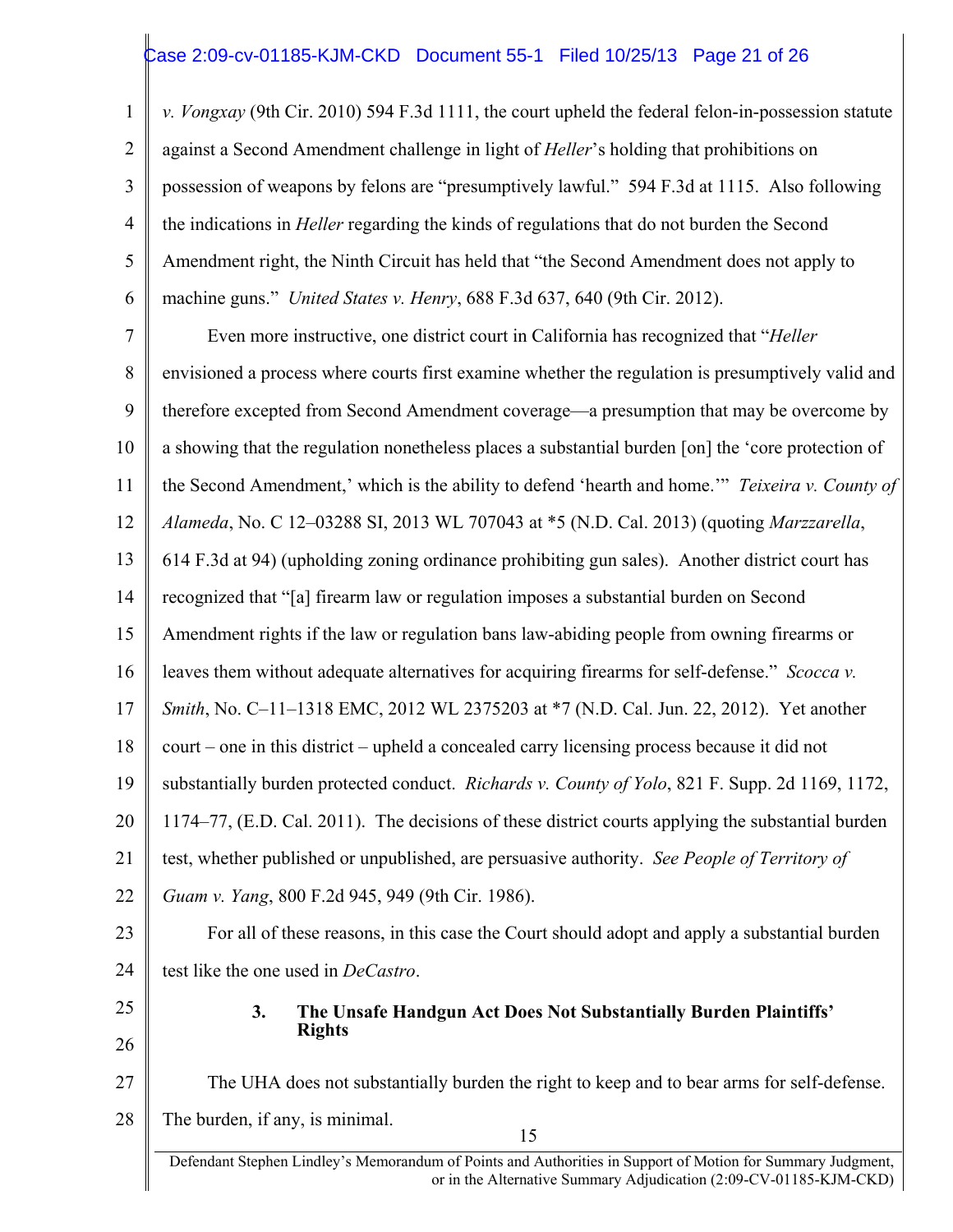#### Case 2:09-cv-01185-KJM-CKD Document 55-1 Filed 10/25/13 Page 22 of 26

1 2 3 4 5 6 7 8 9 The gist of plaintiffs' claim is that the Unsafe Handgun Act is unconstitutional in light of *Heller*. But the UHA is completely distinguishable from the sweeping ban at issue in *Heller*. The UHA does not totally ban an entire class of weapons. *See Heller*, 554 U.S. at 628. It is not aimed at possession of handguns in the home, or the possession of handguns anywhere. *See id*. The UHA is not even a total ban on the sale or purchase of handguns, a right the Supreme Court has yet to recognize. Indeed, under the private-party transfer exception of the UHA, each of the individual plaintiffs could lawfully purchase his or her desired firearm from a private party in California. § 32110(a). The UHA does not impede in any fashion a person's ability to defend himself or herself in the home, the "central component" of the Second Amendment. *Id*. at 599.

10 11 12 13 14 15 16 17 In fact, the UHA is one of the "presumptively lawful" regulations envisioned by *Heller*. By establishing a protocol for the sale of handguns in California, it is a law "imposing conditions and qualifications on the commercial sale of arms." 554 U.S. at 626-27  $\&$  n.26. By regulating access to certain handguns with unsafe, dangerous features, it is also akin to the kinds of safety laws that *Heller* expressly endorsed, such as gunpowder-storage laws designed to prevent fires and laws regulating the storage of firearms to prevent accidents. *Id*. at 632. Nothing in the Second Amendment guarantees the right to purchase whatever kind of handgun one desires from whomever he or she desires.

18 19 20 21 22 23 24 25 26 27 28 16 Moreover, there is no evidence that the UHA burdens, even slightly, the core right to possess a handgun "for the core lawful purpose of self defense[.]" *Heller*, 128 S.Ct. at 2817. In fact, the evidence is that there are currently more than 1,200 different kinds of handguns listed on California's roster of approved handguns. (*See* Decl. of Stephen Lindley In Supp. of Def.'s Mot. for Summ. J. ¶ 3.) Those are handguns that are available to plaintiffs for purchase. Many more are available by way of private-party transactions. Additionally, the evidence shows that since this lawsuit was filed, there have been approximately 1.5 million handgun transactions in California. (*Id*. ¶ 4.) Since 2009, there have been hundreds of thousands of handgun transactions per year, and those figures are increasing. (*Id*.) Furthermore, as summarized above, each of the plaintiffs admits in discovery responses that he or she currently owns a handgun that is suitable for self-defense, depending on the circumstances. And each plaintiff admits that he or she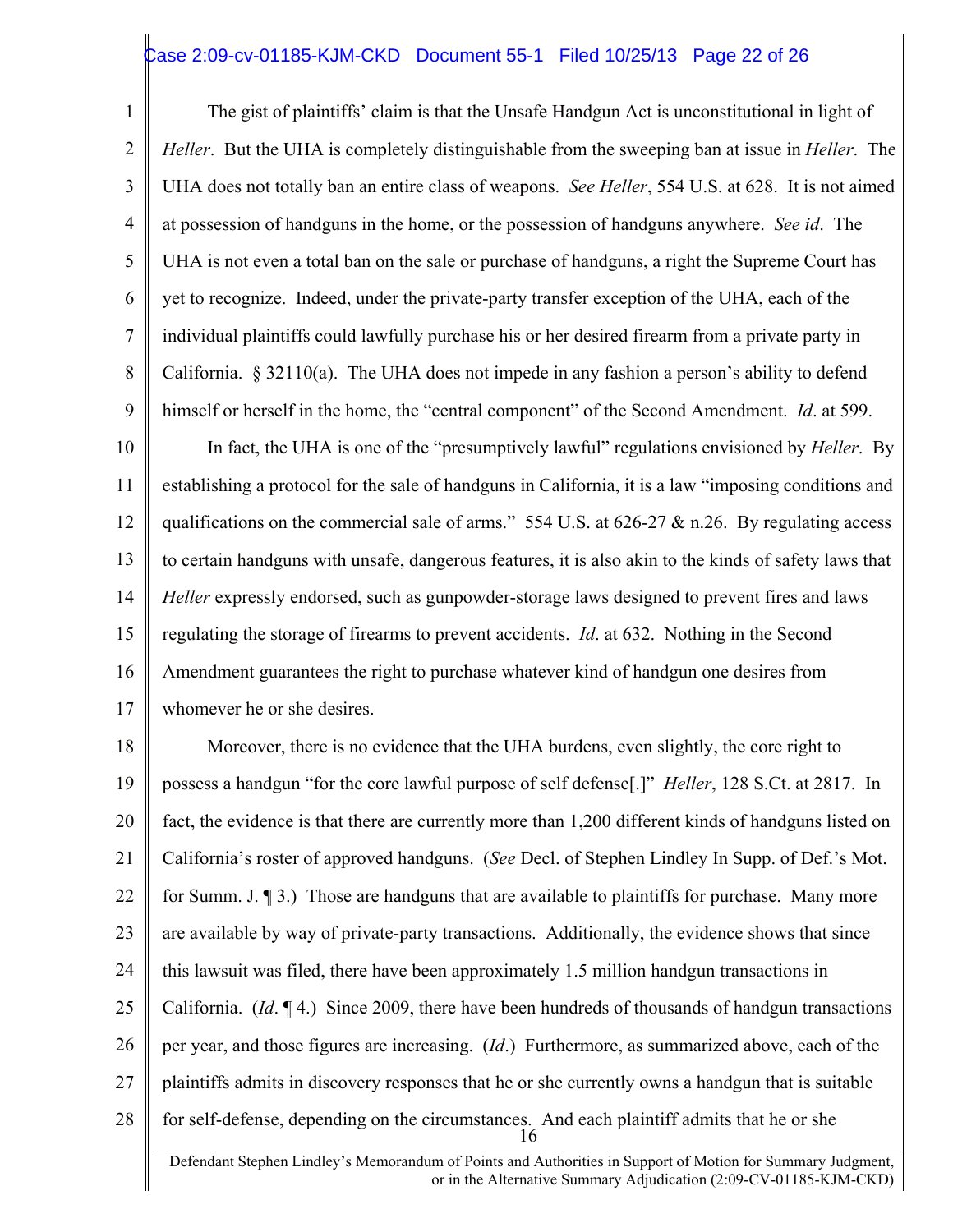## Case 2:09-cv-01185-KJM-CKD Document 55-1 Filed 10/25/13 Page 23 of 26

1 2 3 remains free to buy a handgun that is suitable for self-defense regardless of the circumstances. Facts like these are hardly indicative of a substantially burdened Second Amendment right in California. $11$ 

4 5 6 Given that the UHA imposes only a minimal burden, if any, on the Second Amendment right, as explained above about *DeCastro*, 682 F.3d at 166-67, the Court should apply rational basis review to the law. The UHA easily passes rational basis review.

7 8 9 10 11 12 13 14 15 16 17 18 19 20 21 22 23 Improving public safety by reducing firearm violence is an indisputably legitimate—indeed, substantial and compelling—government interest. *See United States v. Call*, 874 F. Supp. 2d 969, 976-77 (D. Nev. 2012) (citing several cases classifying government interest in public safety via reducing gun violence as satisfying not just rational-basis standard but intermediate-scrutiny standard). Consumer safety is another legitimate state interest. *See Merrifield v. Lockyer*, 547 F.3d 978, 986 (9th Cir. 2008) ("government's interests in public health and safety and consumer protection" easily satisfied first aspect of rational basis test). So is the reduction of crime. *See Schall v. Martin*, 467 U.S. 253, 264 (1984) ("The legitimate and compelling state interest in protecting the community from crime cannot be doubted."); *Peruta v. County of San Diego*, 758 F. Supp. 2d 1106, 1117 (S.D. Cal. 2010) ("In this case, Defendant has an important and substantial interest in public safety and in reducing the rate of gun use in crime"). The UHA's specification of safety devices, firing requirements, and drop safety requirements, as well as chamber load indicator, magazine disconnect mechanism, and microstamping features, are rationally related to these interests. One California court has acknowledged that, in enacting the UHA, the California Legislature had in mind the connection between cheaply made, unsafe handguns and injuries to firearms operators and crime. *See Fiscal*, 158 Cal. App. 4th at 913. The court took judicial notice of legislative history "showing that one

- 24 of the goals of the UHA included curbing handgun crime, as well as promoting gun safety." *Id*.
- 25 The same court found that microstamping "will provide important investigative leads in solving
- 26 gun-related crimes by allowing law enforcement personnel to quickly identify information about
- 27 28
- $11$  Nor does this evidence support the notion that the UHA is a handgun "ban," as the plaintiffs have hyperbolically asserted throughout this case. (*See*, *e.g.*, Second Am. Compl. ¶ 63.)

<sup>17</sup>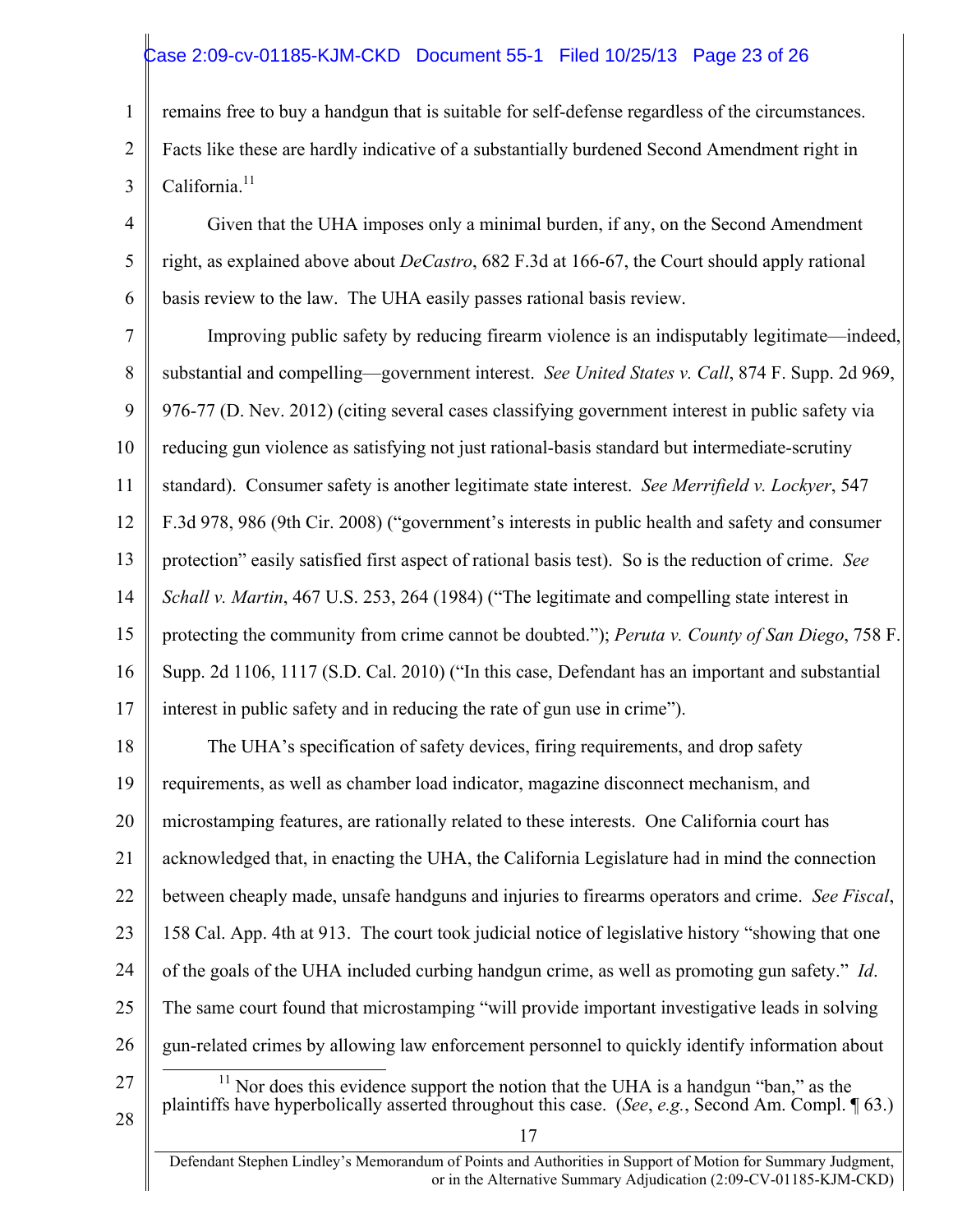## Case 2:09-cv-01185-KJM-CKD Document 55-1 Filed 10/25/13 Page 24 of 26

1 2 3 4 5 6 7 8 9 10 11 12 13 14 15 16 17 18 19 20 21 22 23 24 25 26 27 28 18 Defendant Stephen Lindley's Memorandum of Points and Authorities in Support of Motion for Summary Judgment, or in the Alternative Summary Adjudication (2:09-CV-01185-KJM-CKD) the handgun from spent cartridge casings found at the crime scene." *Id.* at 914. Additional legislative history shows that the California Legislature determined that a chamber load indicator is a safety feature that assists in alerting the user of a handgun, and those near or around the user, that there is a live round in the chamber. *See* Assem. Com. on Appropriations, Analysis of Senate Bill No. 489 (2002-2003 Reg. Sess.) August 20, 2003; Assem. Com. on Public Safety, Analysis of Senate Bill No. 489 (2002-2003 Reg. Sess.) July 1, 2003.<sup>12</sup> Similarly, magazine disconnect mechanisms make a handgun incapable of firing without its magazine, and therefore prevent an accidental discharge if the magazine is removed and someone – whether it be the user or anyone else who might happen upon the gun, for example – does not know that a live round has been chambered. *See id*. "When reviewing the constitutionality of statutes, courts 'accord substantial deference to the [legislature's] predictive judgments.'" *Turner Broad. Sys., Inc. v. FCC*, 520 U.S. 180, 195 (1997). In conclusion, the UHA passes the substantial burden test and rational basis review. It does not infringe the Second Amendment. The Court should therefore grant the Lindley's motion for summary judgment as to the Second Amended Complaint.<sup>13</sup> **III. THE UNSAFE HANDGUN ACT DOES NOT TRIGGER EQUAL PROTECTION REVIEW, MUCH LESS VIOLATE EQUAL PROTECTION.**  Plaintiffs' equal protection claim has no merit. "'The first step in equal protection analysis is to identify the [defendant's] classification of groups.'" *Freeman v. City of Santa Ana*, 68 F.3d 1180, 1187 (9th Cir. 1995) (quoting *Country Classic Dairies, Inc. v. State of Montana, Dep't of*  <sup>12</sup> This legislative history is attached to the declaration of Joel Tochterman filed in support of this motion. "Under Rule 201 of the Federal Rules of Evidence, the court may take judicial notice of the records of state courts [and] the legislative history of state statutes." *Louis v. McCormick & Schmick Restaurant Corp.*, 460 F. Supp. 2d 1153, 1155, n.4 (C.D. Cal. 2006). Lindley requests that this Court do so. <sup>13</sup> The Ninth Circuit has *not* adopted an "intermediate scrutiny" standard in Second Amendment cases. But even if this Court were to determine that intermediate scrutiny is the appropriate standard of review here, the UHA would survive that heightened level of scrutiny. "[I]ntermediate scrutiny requires [1] the asserted governmental end to be more than just legitimate; it must be either 'significant,' 'substantial,' or 'important,' and it requires [2] the 'fit between the challenged regulation and the asserted objective be reasonable, [but] not perfect." *Peruta*, 758 F. Supp. 2d at 1117 (quoting *Marzzarella*, 614 F.3d at 98)).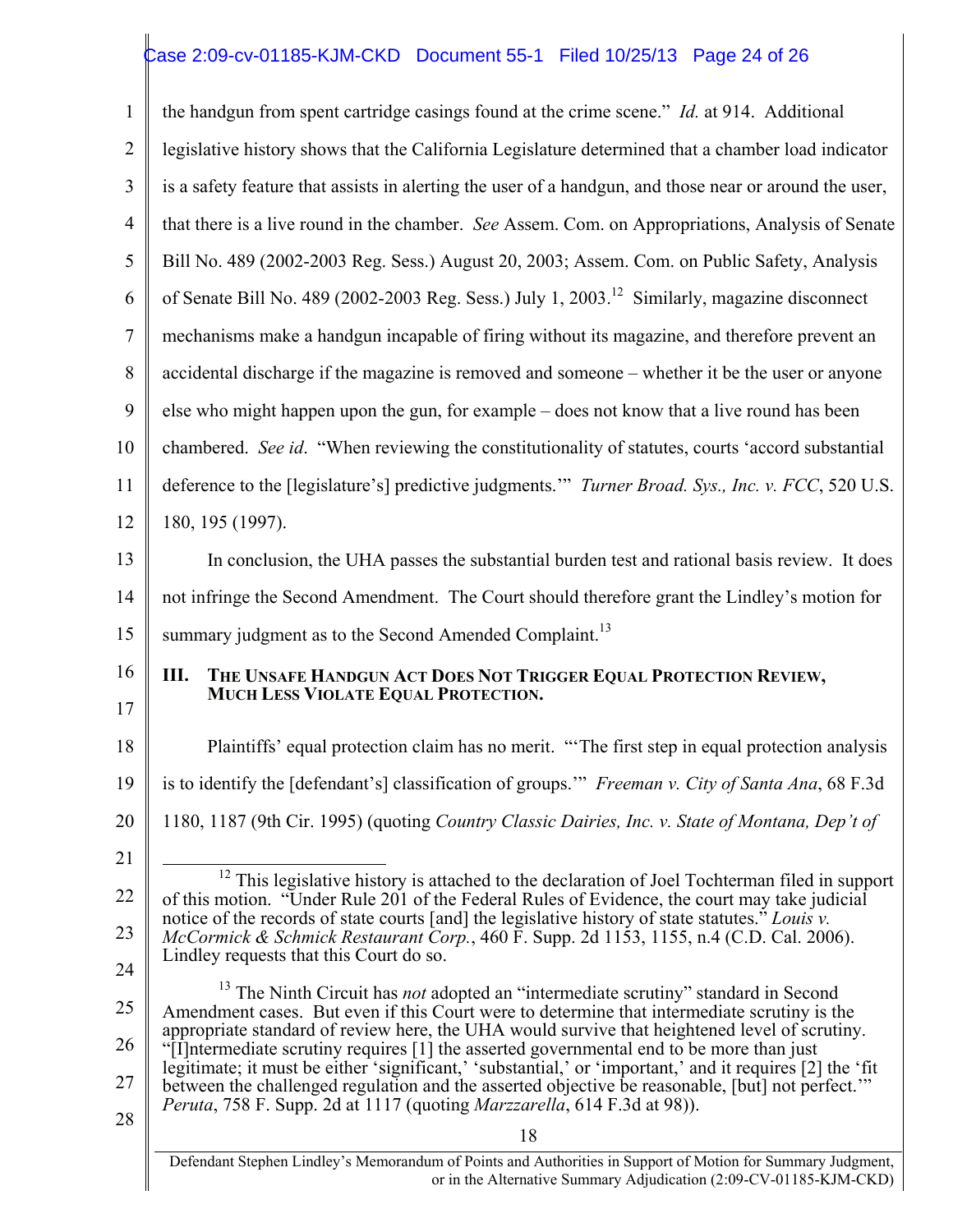#### Case 2:09-cv-01185-KJM-CKD Document 55-1 Filed 10/25/13 Page 25 of 26

1 2 3 4 5 *Commerce Milk Control Bureau*, 847 F.2d 593, 596 (9th Cir. 1988)). "Once the plaintiff establishes governmental classification, it is necessary to identify a 'similarly situated' class against which the plaintiff's class can be compared. . . . 'The goal of identifying a similarly situated class . . . is to isolate the factor allegedly subject to impermissible discrimination. The similarly situated group is the control group.'" *Freeman*, 68 F.3d at 1187 (citations omitted).

6 7 8 9 10 11 12 13 14 15 16 17 18 19 20 Here, plaintiffs have not alleged a governmental classification. They have also failed to allege, nor could they allege, a similarly situated class that the Act treats differently. The closest they come is the allegation that Lindley "allows some people access to handguns barred to plaintiffs[.]" (Second Am. Compl. ¶ 65.) But at any given point in time, the roster of handguns certified for sale either makes a particular handgun available for purchase, or it does not. For example, Peña desires to purchase a "Para USA (Para Ordnance) P1345SR / Stainless Steel .45 ACP 4.25," but he cannot because, while it was listed on the roster until December 31, 2005, its listing was not renewed. (*Id*. ¶¶ 41-42) Yet Peña has not shown that someone else in a similar situation is currently able to purchase that handgun. No one similar to Peña can currently purchase the .45 in question. Up until December 31, 2005, any otherwise qualified purchaser, including Peña, could have purchased the handgun. The same can be said with respect to the handgun with an ambidextrous magazine release desired by Vargas, the bi-tonal firearm Croston wants to buy, and the revolver desired by Thomas. A handgun is available for purchase if it is on the roster, or if it is subject to one of the exceptions, or it is not. Because the UHA treats similarly situated people the same, it fails to trigger equal protection review at all.

21 22 23 24 25 26 27 28 19 Moreover, even assuming a classification by the government and different treatment of similarly situated individuals, the UHA survives equal protection review. "[I]f a legislative act neither affects the exercise of a fundamental right, nor classifies persons based on protected characteristics, then that statute will be upheld 'if the classification drawn by the statute is rationally related to a legitimate state interest.'" *Silveira*, 312 F.3d at 1088 (quoting *Schweiker v. Wilson*, 450 U.S. 221, 230 (1981)). There is no allegation or even suggestion that the UHA discriminates on the basis of a suspect class. And as shown above, the UHA does not even infringe on the Second Amendment right recognized in *Heller*, which concerned the possession of